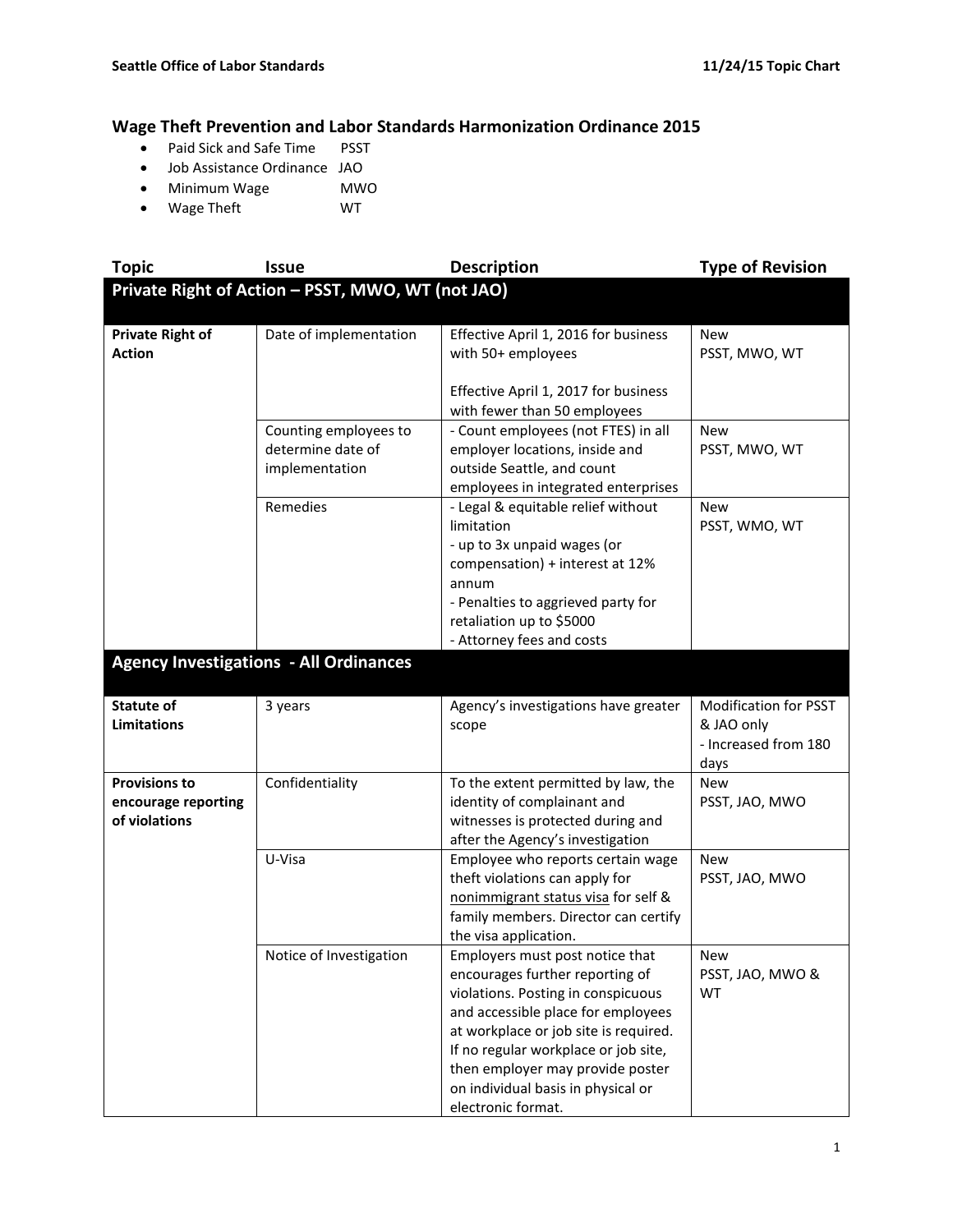| Retaliation<br><b>Protections</b>   | Any person - Respondent                         | - No employer or any other person<br>shall interfere with, restrain, or deny<br>the exercise of, or the attempt to<br>exercise, any right protected under<br>this Chapter                                                                    | <b>New</b><br>PSST, JAO, MWO, WT<br>- Added "or any other<br>person" for expanded<br>Respondent                                                                                                                                           |
|-------------------------------------|-------------------------------------------------|----------------------------------------------------------------------------------------------------------------------------------------------------------------------------------------------------------------------------------------------|-------------------------------------------------------------------------------------------------------------------------------------------------------------------------------------------------------------------------------------------|
|                                     | Any person - Aggrieved<br>Party                 | - No employer or any other person<br>shall take any adverse action against<br>any person because the person has<br>exercised in good faith the rights<br>protected under this Chapter                                                        | <b>New</b><br>PSST, JAO, MWO<br>- Added "against any<br>person" to codify<br>inclusive protections<br>against retaliation<br>- "any person," see<br><b>Thompson vs. North</b><br><b>American Stainless</b><br>Steel, 562 US 170<br>(2011) |
|                                     | <b>Adverse Action</b>                           | - Protections from retaliatory<br>adverse action against any person<br>that may involve any aspect of<br>employment, including pay, work<br>hours, responsibilities, or other<br>material change in the terms and<br>condition of employment | Modification<br>PSST, JAO, MWO &<br><b>WT</b><br>- Broad definition of<br>"adverse action" with<br>numerous examples                                                                                                                      |
|                                     | Rebuttable presumption                          | Rebuttable presumption of<br>retaliation for adverse action within<br>90 days of protected activity,<br>rebuttable by employer with clear<br>and convincing evidence                                                                         | <b>New</b><br>PSST, JAO, MWO<br>Modification<br><b>WT</b><br>- Added "clear and<br>convincing"                                                                                                                                            |
|                                     | Mixed motive analysis                           | Adverse action is retaliatory if<br>protected activity is motivating<br>factor                                                                                                                                                               | <b>New</b><br>PSST, JAO, MWO &<br>WT<br>- Standard for analysis<br>is "motivating factor"<br>rather than<br>"substantial factor"                                                                                                          |
| <b>Conducting</b><br>Investigations | Individual & company-<br>wide investigations    | Broad enforcement language that<br>permits investigations with or<br>without complaints (i.e. "directed<br>investigations")                                                                                                                  | Modification<br>PSST, JAO, MWO &<br><b>WT</b><br>- Removed charge<br>process (still in<br>Chapter 40 rules)                                                                                                                               |
|                                     | Equitable tolling for<br>statute of limitations | Tolling for civil action, final order of<br>hearing examiner, writ of review<br>("after all appeals have been<br>exhausted after final order") begins<br>when person files complaint or<br>Agency opens investigation                        | <b>New</b><br>PSST, JAO, MWO                                                                                                                                                                                                              |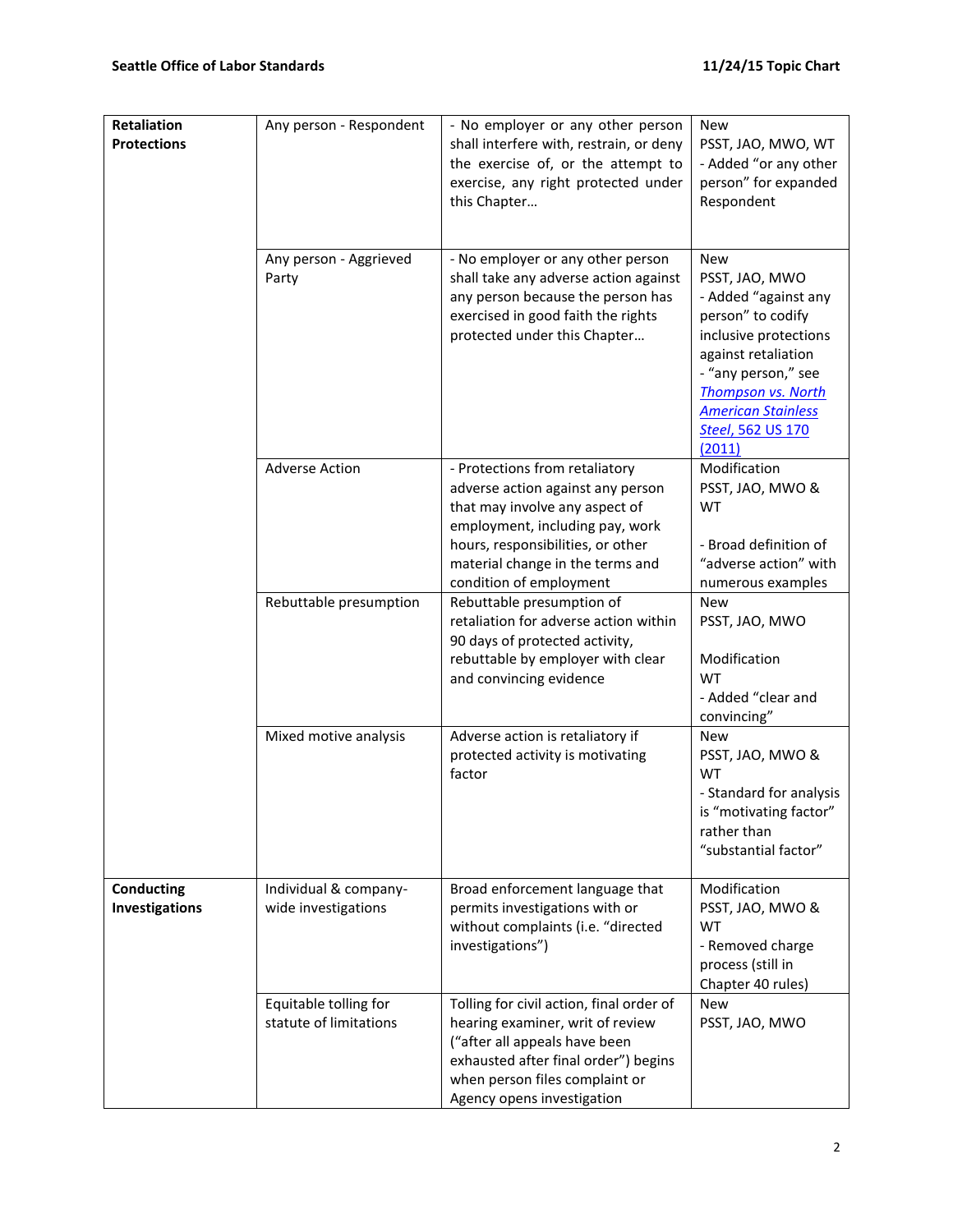| Misclassification burden | Burden for determining contractor                                                                                                                                                                                                                                                                                                                                                                                                                                                  | <b>New</b>                                                                                  |
|--------------------------|------------------------------------------------------------------------------------------------------------------------------------------------------------------------------------------------------------------------------------------------------------------------------------------------------------------------------------------------------------------------------------------------------------------------------------------------------------------------------------|---------------------------------------------------------------------------------------------|
|                          | vs. employee status is on employer<br>rather than worker                                                                                                                                                                                                                                                                                                                                                                                                                           | PSST, JAO, MWO &<br><b>WT</b>                                                               |
|                          |                                                                                                                                                                                                                                                                                                                                                                                                                                                                                    | - Ordinance will not<br>identify test for<br>misclassification;<br>rules will identify test |
| Employer records         | Added 3 years records retention                                                                                                                                                                                                                                                                                                                                                                                                                                                    | Modification                                                                                |
|                          | requirement for each employee                                                                                                                                                                                                                                                                                                                                                                                                                                                      | PSST, JAO                                                                                   |
|                          | Deleted records inspection<br>requirement                                                                                                                                                                                                                                                                                                                                                                                                                                          | New<br>PSST, JAO, MWO &<br><b>WT</b>                                                        |
|                          | Added new subpoena process in the<br>"investigation section" for obtaining<br>employer records (includes issuance<br>of subpoena by Hearing Examiner).                                                                                                                                                                                                                                                                                                                             | <b>New</b><br>PSST, JAO, MWO &<br>WT                                                        |
|                          | Added subpoena power for City<br>Auditor's review of employer<br>records (includes issuance of<br>subpoena by Hearing Examiner)                                                                                                                                                                                                                                                                                                                                                    | <b>New</b><br>PSST, JAO, MWO &<br><b>WT</b>                                                 |
| Subpoena Process         | - Director may apply to Hearing<br>Examiner for subpoenas.                                                                                                                                                                                                                                                                                                                                                                                                                         | <b>New</b><br>PSST, JAO, MWO &<br><b>WT</b>                                                 |
|                          | - Hearing Examiner will issue<br>subpoenas upon a showing that<br>there is reason to believe that a<br>violation has occurred if a complaint<br>has been filed with the Agency, or<br>that circumstances show that<br>violations are likely to occur within a<br>class of businesses because the<br>workforce contains significant<br>numbers of workers who are<br>vulnerable to violations or<br>workforce is unlikely to volunteer<br>information regarding such<br>violations. |                                                                                             |
|                          | - An employer that fails to comply<br>with subpoena may not use such<br>records in any appeal                                                                                                                                                                                                                                                                                                                                                                                      |                                                                                             |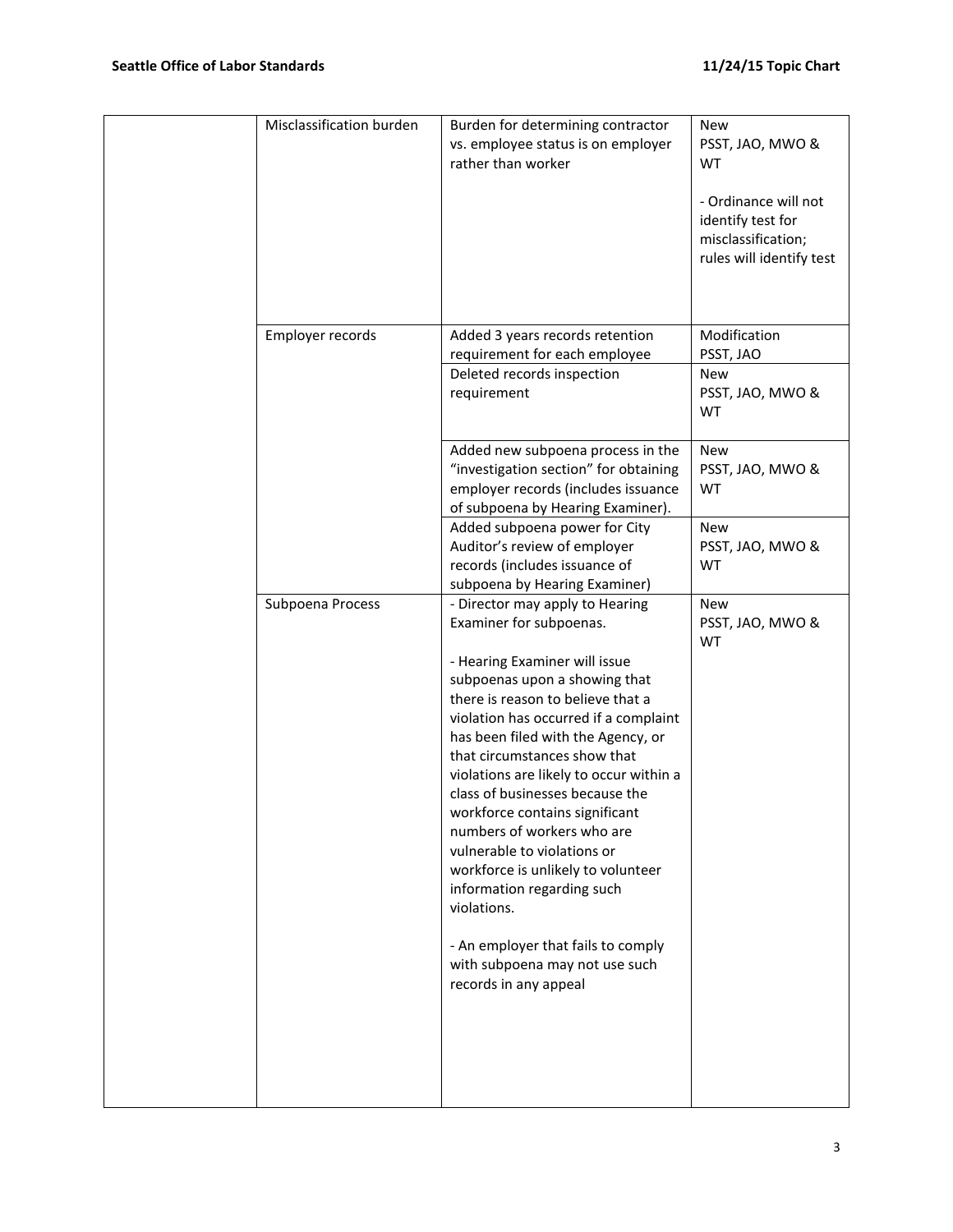|                           | Deposit of funds or bond           | Where the Director has reason to<br>believe that a violation has<br>occurred, the Director may order<br>any appropriate temporary or<br>interim relief to mitigate the<br>violation or maintain the status quo<br>pending completion of a full<br>investigation or hearing, including<br>but not limited to a deposit of funds<br>or bond sufficient to satisfy a good-<br>faith estimate of wages, interest,<br>damages, and penalties due. A<br>respondent may appeal any such<br>order. | <b>New</b><br>PSST, JAO, MWO &<br><b>WT</b>                                                                                                                                                                                                                                                                                                                   |
|---------------------------|------------------------------------|--------------------------------------------------------------------------------------------------------------------------------------------------------------------------------------------------------------------------------------------------------------------------------------------------------------------------------------------------------------------------------------------------------------------------------------------------------------------------------------------|---------------------------------------------------------------------------------------------------------------------------------------------------------------------------------------------------------------------------------------------------------------------------------------------------------------------------------------------------------------|
| Closing<br>Investigations | Director's Order                   | Includes notice of violation(s),<br>remedies due, ability for respondent<br>to mitigate civil penalties & fines (if<br>applicable), corrective action (e.g.<br>monitored compliance), and rights<br>to appeal.                                                                                                                                                                                                                                                                             | <b>New</b><br>PSST, JAO<br>Modification<br>MWO, WT<br>- Closed gap between<br>notice of violation<br>and determination of<br>remedy. Previously,<br>Director issued notice<br>of violation and had<br>60 days to determine<br>the remedy. Now, the<br>notice of violation &<br>remedy are combined<br>into a single<br>document called,<br>"Director's Order" |
| <b>Employee Appeal</b>    | Seattle Human Rights<br>Commission | - Removed Seattle Human Rights<br>Commission from appeals                                                                                                                                                                                                                                                                                                                                                                                                                                  | Modification<br>PSST, JAO<br>- Removed reference<br>to SHRC                                                                                                                                                                                                                                                                                                   |
|                           | <b>Employee Appeal Process</b>     | - Director will issue rules with appeal<br>process for all labor standards<br>ordinances (OLS will research best<br>practices across country and gather<br>stakeholder input for employee<br>appeals that provides more parity<br>with employer appeals to hearing<br>examiner)                                                                                                                                                                                                            | New<br>PSST, JAO, MWO &<br><b>WT</b>                                                                                                                                                                                                                                                                                                                          |
| <b>Employer Appeal</b>    | Hearing examiner                   | 15 days to appeal Director's Order                                                                                                                                                                                                                                                                                                                                                                                                                                                         | <b>New</b><br>PSST, JAO                                                                                                                                                                                                                                                                                                                                       |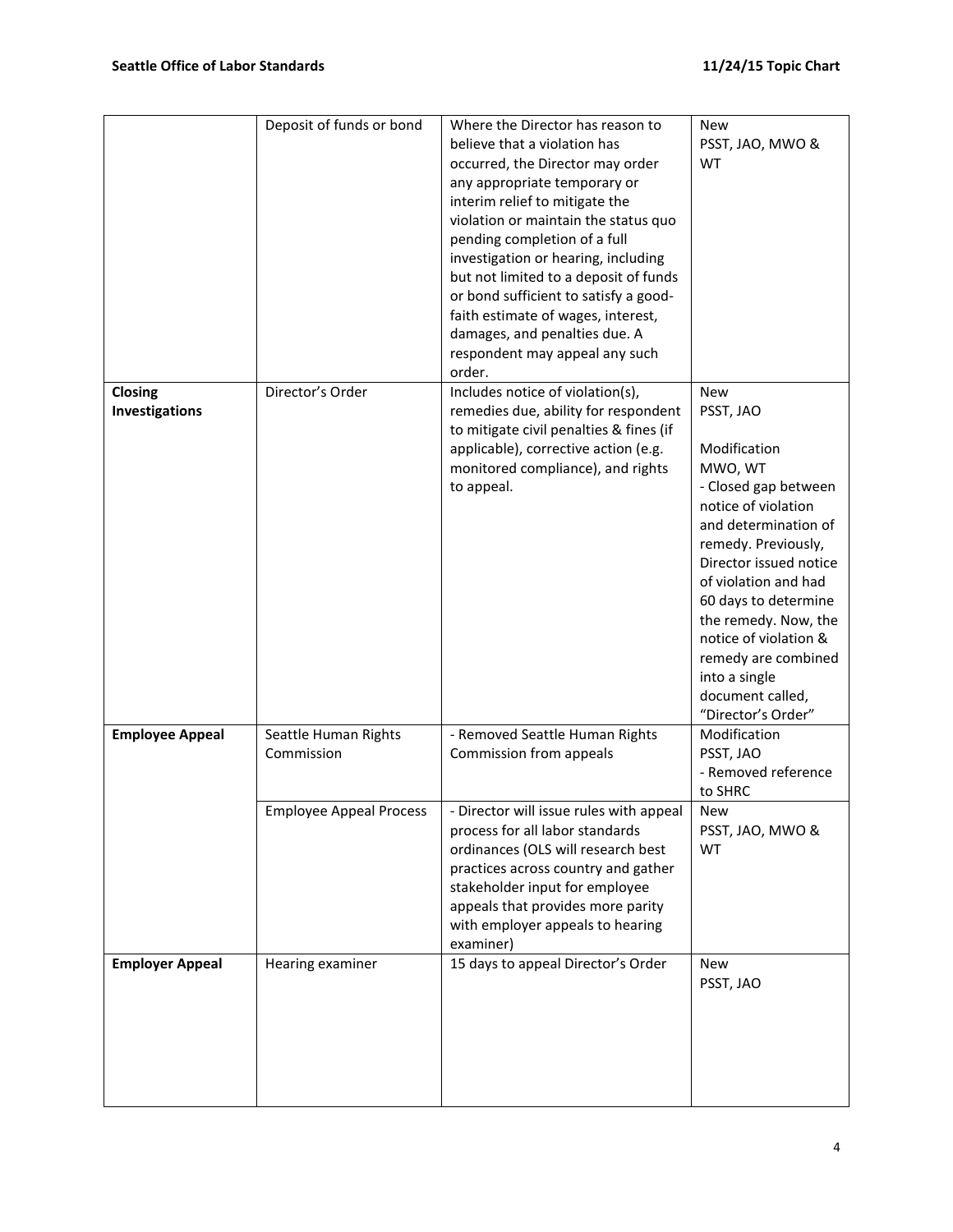| <b>Seattle Human</b><br><b>Rights Commission</b> | Guidance, Employee<br>Appeals, Hearing<br><b>Examiner Panel</b> | - Removed reference to Human<br>Rights Commission for PSST & JAO<br>(HRC will not hear appeals and sit on<br><b>Hearing Examiner Panel</b><br>- Director rules will establish appeals<br>process                                                                                                            | <b>New</b><br>PSST, JAO<br>- Removed reference<br>to SHRC (Labor<br><b>Standards Advisory</b><br>Commission will<br>provide input on<br>Labor Standards<br>implementation) |
|--------------------------------------------------|-----------------------------------------------------------------|-------------------------------------------------------------------------------------------------------------------------------------------------------------------------------------------------------------------------------------------------------------------------------------------------------------|----------------------------------------------------------------------------------------------------------------------------------------------------------------------------|
| <b>Collections</b>                               | Period for compliance                                           | 30 days to comply for settlement,<br>Director's Order, hearing examiner<br>order, & court judgment                                                                                                                                                                                                          | <b>New</b><br>PSST, JAO, MWO &<br>WT                                                                                                                                       |
|                                                  | Director's Order                                                | Agency may require posting notice<br>of failure to comply in a form and<br>manner determined by the Agency.                                                                                                                                                                                                 | <b>New</b><br>PSST, JAO, MWO &<br>WT                                                                                                                                       |
|                                                  | Collections                                                     | Agency may refer matter to<br>collections agency                                                                                                                                                                                                                                                            | New<br>PSST, JAO, MWO &<br>WT                                                                                                                                              |
|                                                  | Court enforcement                                               | Agency may refer matter to City<br>Attorney to file civil action in court<br>of competent jurisdiction.                                                                                                                                                                                                     | <b>New</b><br>PSST, JAO                                                                                                                                                    |
|                                                  | Liens & Garnishing                                              | Upon court judgment, City Attorney<br>can file lien for real & personal<br>property and garnish wages                                                                                                                                                                                                       | <b>New</b><br>PSST, JAO, MWO &<br><b>WT</b>                                                                                                                                |
|                                                  | <b>Business License</b><br>Revocation                           | Director may request Finance and<br>Administrative Services to refuse to<br>issue, renew or revoke business<br>license                                                                                                                                                                                      | <b>New</b><br>PSST, JAO, MWO                                                                                                                                               |
|                                                  | <b>Successor Liability</b>                                      | Within 10 days of transfer of a major<br>part of property, any person who<br>becomes successor to the business<br>shall become liable for full amount<br>of final order if successor had actual<br>knowledge or access to prompt,<br>reasonable means of getting the<br>information about the unpaid order. | <b>New</b><br>PSST, JAO, MWO                                                                                                                                               |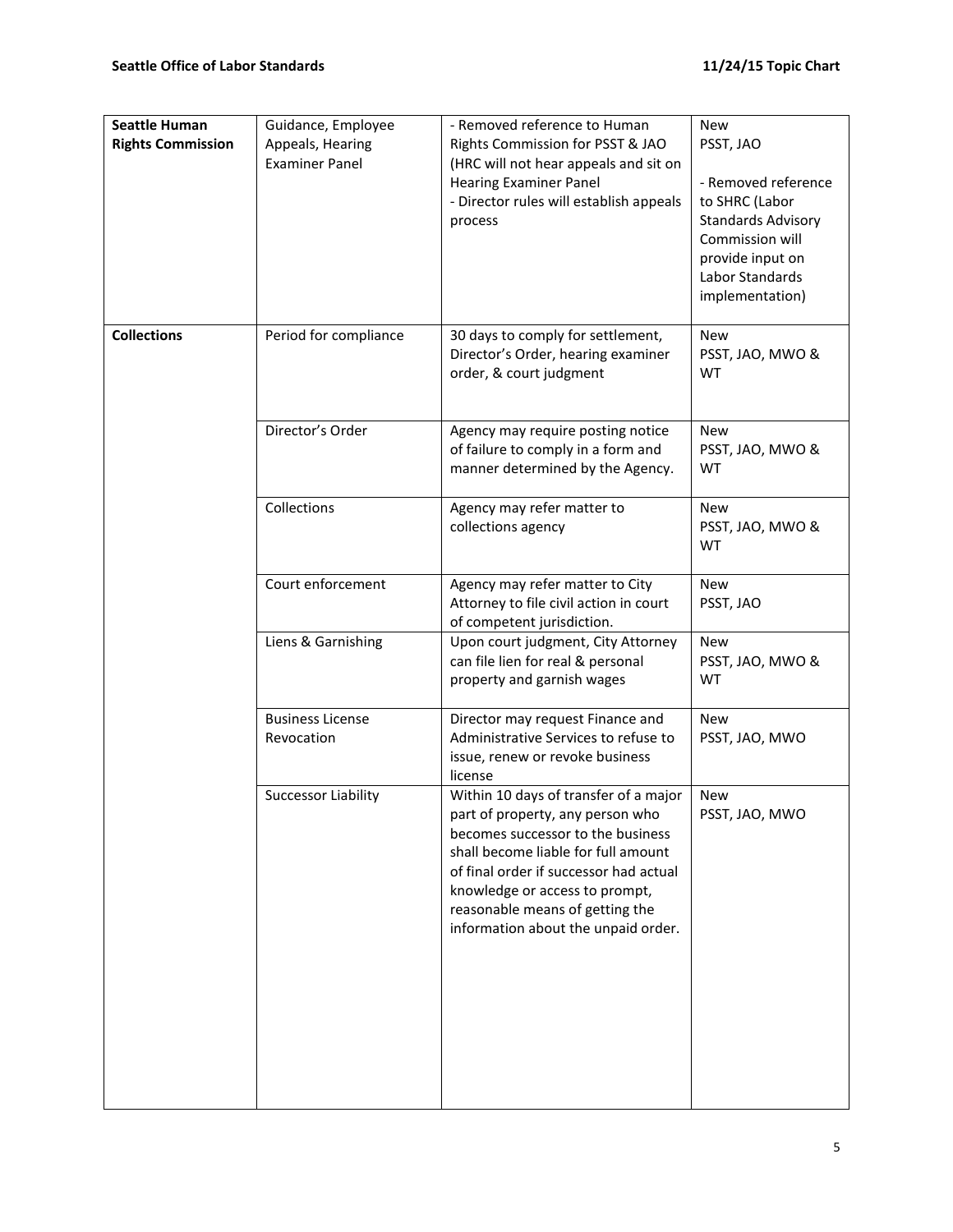| <b>Remedies</b>                                                   |                                                                               |                                                                                                                                                                                                                                                                                                                                                                                                                                                                                                       |                                                                                                                                                         |
|-------------------------------------------------------------------|-------------------------------------------------------------------------------|-------------------------------------------------------------------------------------------------------------------------------------------------------------------------------------------------------------------------------------------------------------------------------------------------------------------------------------------------------------------------------------------------------------------------------------------------------------------------------------------------------|---------------------------------------------------------------------------------------------------------------------------------------------------------|
| <b>Scope</b>                                                      | Failure to comply with any<br>requirement of ordinance<br>is violation        | Noncompliance is not limited to just<br>failing to pay wages                                                                                                                                                                                                                                                                                                                                                                                                                                          | <b>New</b><br>PSST, JAO, MWO                                                                                                                            |
|                                                                   | Remedies are cumulative                                                       | Payment of unpaid wages,<br>liquidated damages, civil penalties,<br>penalties payable to aggrieved<br>parties, fines, and interest provided<br>in each ordinance are cumulative<br>and are not intended to be exclusive<br>of any other available remedies,<br>penalties, fines, and procedures.                                                                                                                                                                                                      | <b>New</b><br>PSST, JAO, MWO &<br><b>WT</b>                                                                                                             |
|                                                                   | Penalties increase with<br>rate of inflation on annual<br>basis               | CPI-W based on metropolitan<br>Seattle-Tacoma-Bremerton Area.<br>OLS shall determine the increased<br>amounts and file a schedule of such<br>amounts with City Clerk.                                                                                                                                                                                                                                                                                                                                 | <b>New</b><br>PSST, JAO, MWO &<br>WT                                                                                                                    |
|                                                                   | Director's criteria for<br>determining penalties &<br>mitigation of penalties | For settlement agreement and<br>Director's Order, Director shall<br>consider:<br>1. Total amount of unpaid wages,<br>liquidated damages, penalties, fines,<br>and interest due<br>2. Nature & persistence of violations<br>3. Extent of respondent's culpability<br>4. Substantive or technical nature of<br>the violations<br>5. Circumstances of each case<br>6. Amount of penalties in similar<br>cases<br>7. Size, revenue and HR capacity of<br>respondent<br>8. other factors pursuant to rules | <b>New</b><br>PSST, JAO, MWO &<br>WT<br>- For #1-#6, See <u>Beliz</u><br>v. W.H. McLeod &<br>Sons Packing Co., 765<br>F.2d 1317, 1332 (5th<br>Cir.1985) |
| <b>Remedy for</b><br><b>Aggrieved Parties</b><br>(e.g. employees) | PSST, MWO, WT<br>- Treble Damages                                             | In settlement, Director has<br>discretion for imposing treble<br>damages.<br>In final order<br>$1st$ violation – discretionary up to 3x<br>unpaid wages (or compensation)<br>+interest at 12% annum<br>Subsequent violations - mandatory<br>3x unpaid wages + interest at 12%<br>annum                                                                                                                                                                                                                | <b>New</b><br>PSST, MWO, WT                                                                                                                             |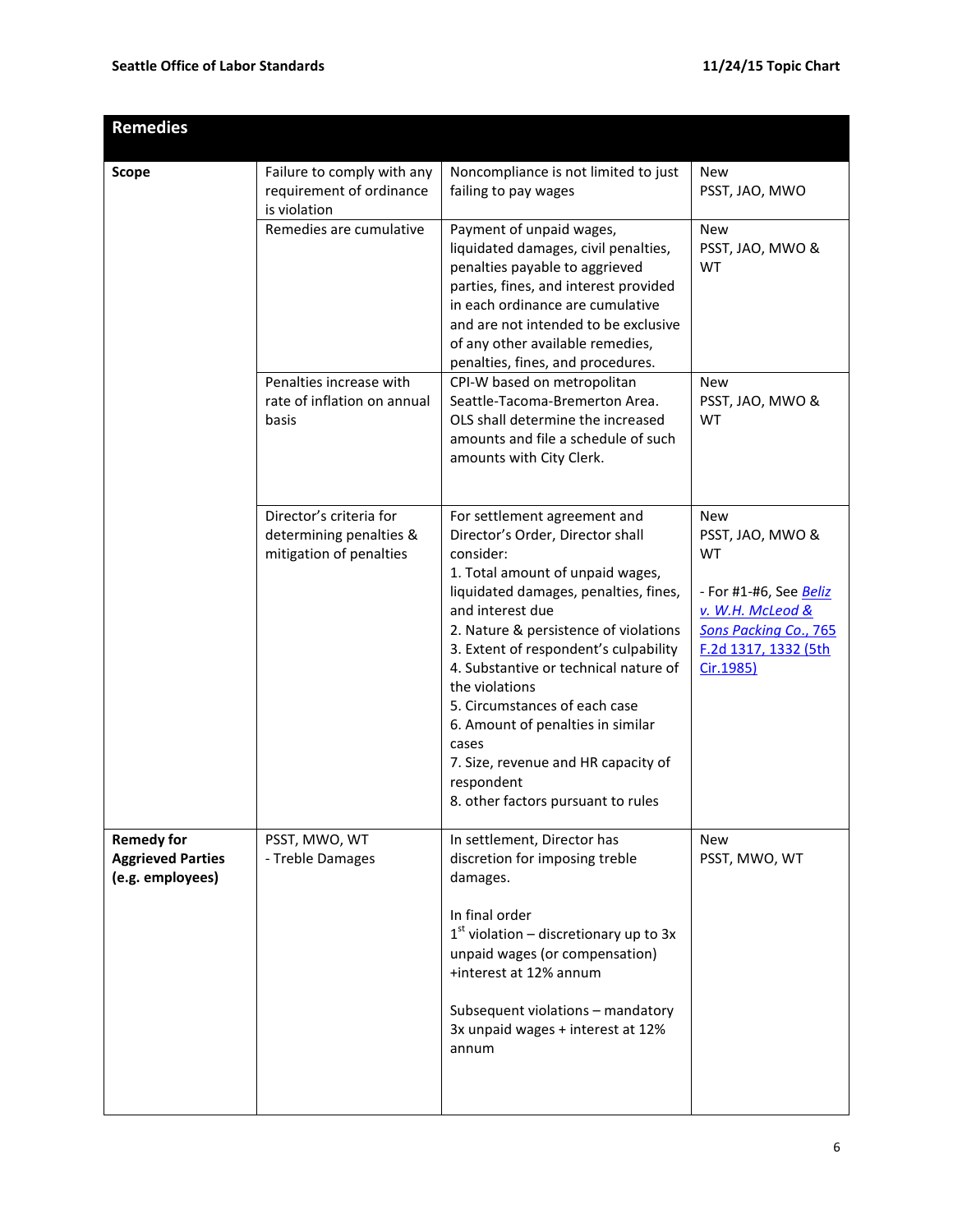|                           | <b>JAO</b>                    | In settlement, Director has               | Modification              |
|---------------------------|-------------------------------|-------------------------------------------|---------------------------|
|                           |                               |                                           | <b>JAO</b>                |
|                           | - Monetary penalty            | discretion for imposing this remedy.      |                           |
|                           | payable to aggrieved          |                                           |                           |
|                           | party (or City if there is no | In final order, Director must assess.     | - Added provision         |
|                           | aggrieved party)              |                                           | that first violation      |
|                           |                               | $1st$ violation – mandatory up to \$500   | results in penalty;       |
|                           |                               | per aggrieved party                       | previously, first         |
|                           |                               |                                           | violation resulted        |
|                           |                               | $2^{nd}$ violation – mandatory up to      | only in "notice of        |
|                           |                               | \$1000 per aggrieved party                | infraction")              |
|                           |                               |                                           |                           |
|                           |                               | $3rd$ violation – mandatory up to         |                           |
|                           |                               | \$5000 per aggrieved party                |                           |
|                           | PSST, JAO, MWO & WT           | In settlement, Director has               | <b>New</b>                |
|                           | - Retaliation                 | discretion to assess legal and            | PSST, JAO, MWO &          |
|                           |                               | equitable relief.                         | <b>WT</b>                 |
|                           |                               |                                           |                           |
|                           |                               | In final order                            | Modification              |
|                           |                               | - any appropriate relief at law or        | <b>PSST</b>               |
|                           |                               | equity including but not limited to       | -Revised emotional        |
|                           |                               | reinstatement and up to 3x front          | distress damages          |
|                           |                               | pay in lieu of reinstatement              | from "up to \$10,000"     |
|                           |                               | - penalty to the aggrieved party up       | to "up to \$5,000 for     |
|                           |                               | to \$5000                                 | retaliation"              |
|                           | Counting violations           | - Clock for determining number of         | <b>New</b>                |
|                           |                               | violations resets after 10 years          | PSST, JAO, MWO &          |
|                           |                               | - First & subsequent violations are       | WT                        |
|                           |                               | based on violations stipulated in         |                           |
|                           |                               | settlement agreement or Director's        |                           |
|                           |                               | Order per ordinance                       |                           |
| Civil Penalty to City's   | PSST, MWO, WT                 | In settlement, Director has               | New                       |
| General Fund,             |                               | discretion to impose civil penalties.     | <b>PSST</b>               |
| <b>Ordinance Specific</b> |                               |                                           |                           |
|                           |                               | In a final order                          | Modification              |
|                           |                               | $1st$ violation – discretionary up to     | MWO, WT                   |
|                           |                               | \$500 per aggrieved party                 | - Civil penalty for first |
|                           |                               |                                           | violation is              |
|                           |                               | $2^{nd}$ violation – \$1000 per aggrieved | discretionary             |
|                           |                               | party                                     |                           |
|                           |                               |                                           |                           |
|                           |                               | $3rd$ violation – mandatory up to         |                           |
|                           |                               | \$5000 per aggrieved party                |                           |
|                           |                               |                                           |                           |
|                           |                               | Subsequent violations - mandatory         |                           |
|                           |                               | up to Max \$20,000 per aggrieved          |                           |
|                           |                               | party                                     |                           |
|                           |                               |                                           |                           |
|                           |                               |                                           |                           |
|                           |                               |                                           |                           |
|                           |                               |                                           |                           |
|                           |                               |                                           |                           |
|                           |                               |                                           |                           |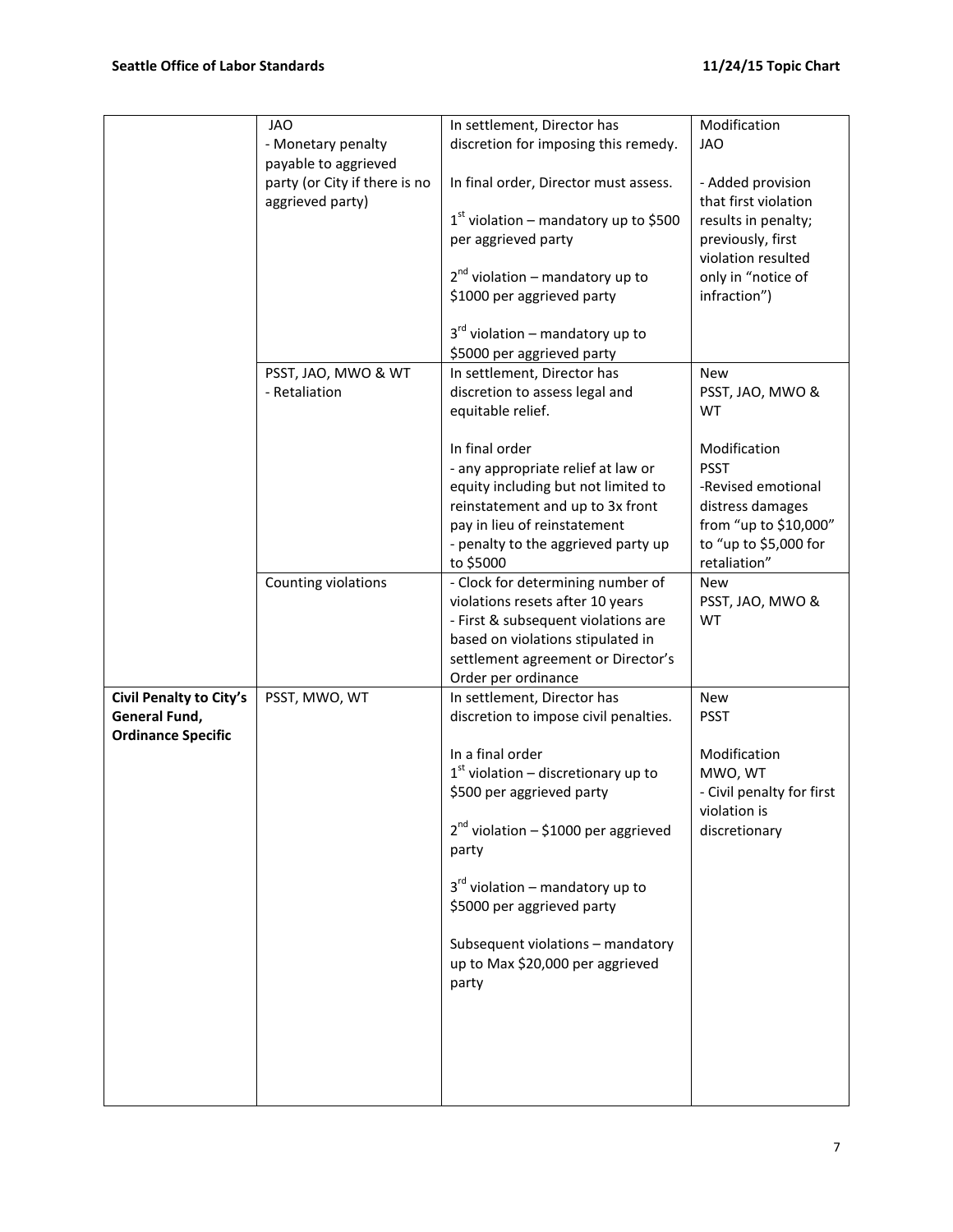|                                                                   | <b>JAO</b><br>Civil Penalty only goes to<br>City if there is no<br>aggrieved party | In settlement, Director has discretion<br>for imposing this remedy.<br>In final order, Director must assess.<br>$1st$ violation – mandatory up to \$500<br>per aggrieved party<br>$2^{nd}$ violation – mandatory up to<br>\$1000 per aggrieved party<br>$3^{rd}$ violation – mandatory up to                                                                                                             | New<br><b>JAO</b>                                                                                                                                             |
|-------------------------------------------------------------------|------------------------------------------------------------------------------------|----------------------------------------------------------------------------------------------------------------------------------------------------------------------------------------------------------------------------------------------------------------------------------------------------------------------------------------------------------------------------------------------------------|---------------------------------------------------------------------------------------------------------------------------------------------------------------|
|                                                                   | Counting violations                                                                | \$5000 per aggrieved party<br>- Clock for determining number of<br>violations resets after 10 years<br>- First & subsequent violations are<br>based on violations stipulated in<br>settlement agreement or Director's<br>Order per ordinance                                                                                                                                                             | New<br>PSST, JAO, MWO &<br>WT                                                                                                                                 |
| Civil Penalty to City's<br>General Fund,<br><b>All Ordinances</b> | Fines                                                                              | Chart of fines for specific violations<br>in each ordinance<br>Examples:<br>- \$500 (notice of rights/poster)<br>- \$500 (PSST notification every pay<br>period)<br>- \$500 (PSST written policy)<br>- \$500 per missing record (employer<br>records)<br>- \$1000 per aggrieved party<br>(retaliation)<br>- \$500 (notice of investigation)<br>- \$500 (notice of failure to comply<br>with final order) | <b>New</b><br>PSST, JAO, MWO &<br><b>WT</b>                                                                                                                   |
|                                                                   | Willful failure to comply<br>with notice & posting<br>requirements                 | $1st$ violation, \$750 penalty<br>2 <sup>nd</sup> violation, \$1000 penalty                                                                                                                                                                                                                                                                                                                              | Modification<br>PSST, MWO, WT<br>- $1st$ violation<br>increased from \$125<br>- 2 <sup>nd</sup> violation<br>increased from \$250<br><b>New</b><br><b>JAO</b> |
|                                                                   | Willful interference with<br>Director or Hearing<br>Examiner                       | \$1000 to \$5000 (max) penalty                                                                                                                                                                                                                                                                                                                                                                           | <b>New</b><br>PSST, JAO<br>-increased from \$500                                                                                                              |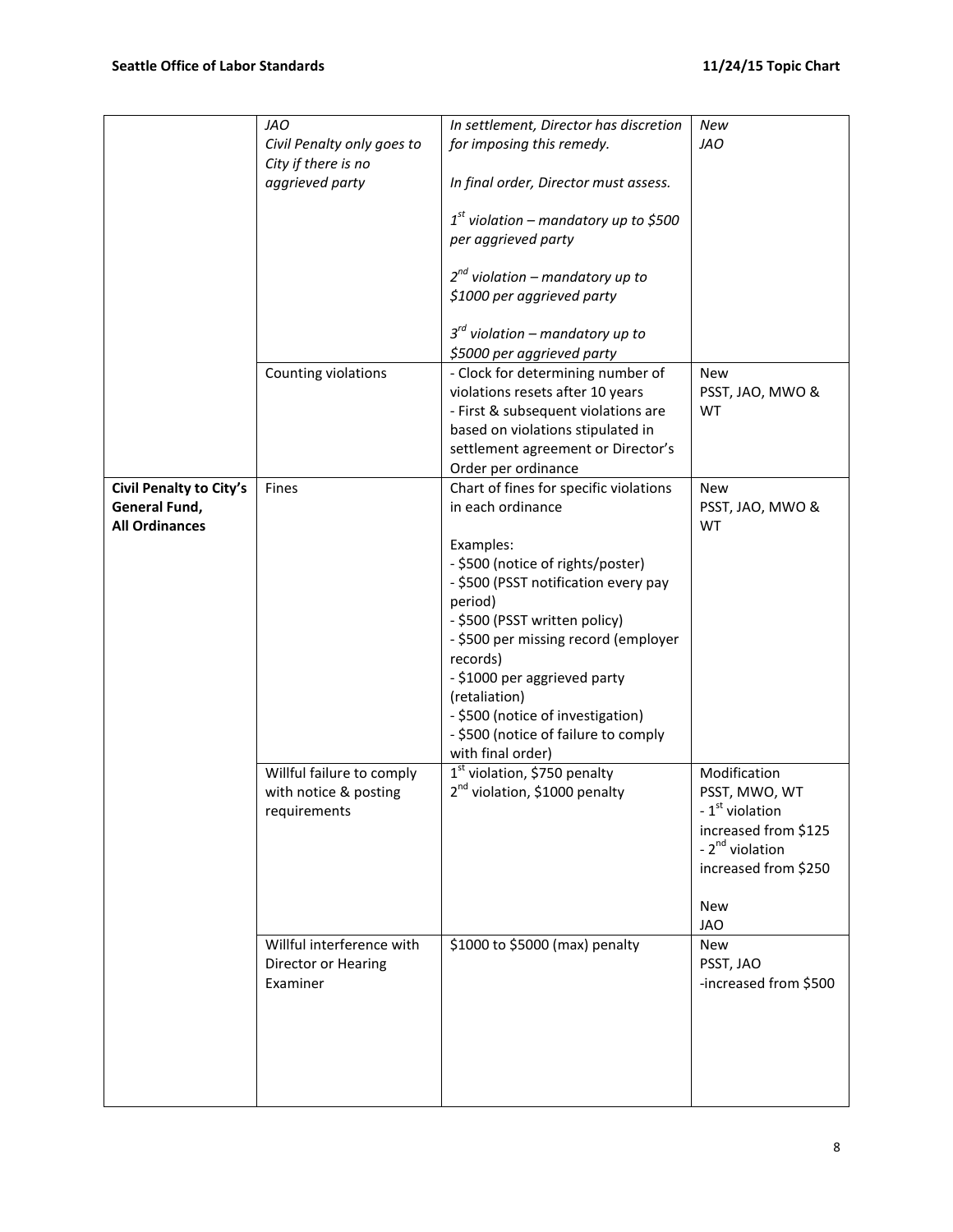|                                    | Mitigation of Penalties<br>and Fines | Pursuant to rules, if there is a<br>remedy due to an aggrieved party,<br>the Director has discretion to<br>mitigate the amount of penalties<br>and citations due to the Agency in a<br>settlement agreement or Director's<br>Order.<br>- Pay within 10 days = penalties<br>waived<br>- Pay within 15 days = penalties<br>halved<br>- Pay after 15 days = penalties<br>remain<br>*Mitigation does not apply<br>to penalties payable to aggrieved<br>party (i.e. JAO and retaliation)<br>*Settlement agreement or<br>Director's Order will specify<br>respondent's payment method to<br>enable Director to determine<br>whether respondent has actually<br>"paid" remedy due to aggrieved | New<br>PSST, JAO, MWO &<br>WT        |
|------------------------------------|--------------------------------------|-----------------------------------------------------------------------------------------------------------------------------------------------------------------------------------------------------------------------------------------------------------------------------------------------------------------------------------------------------------------------------------------------------------------------------------------------------------------------------------------------------------------------------------------------------------------------------------------------------------------------------------------------------------------------------------------|--------------------------------------|
| Limits on<br><b>City Contracts</b> | <b>City Contracts</b>                | party<br>- An employer that is the subject of<br>a final order for which all appeal<br>rights have been exhausted shall not<br>be permitted to bid on any City<br>contract until such amounts due are<br>paid in full. If an employer is the<br>subject of a final order 2x or more<br>within 5 years, the contractor or<br>subcontractor shall not be allowed<br>to bid on any City contract for 2<br>years.<br>- This subsection is separate from,<br>and in addition to, debarment<br>provisions in Chapter 20.70.                                                                                                                                                                   | <b>New</b><br>PSST, JAO, MWO &<br>WT |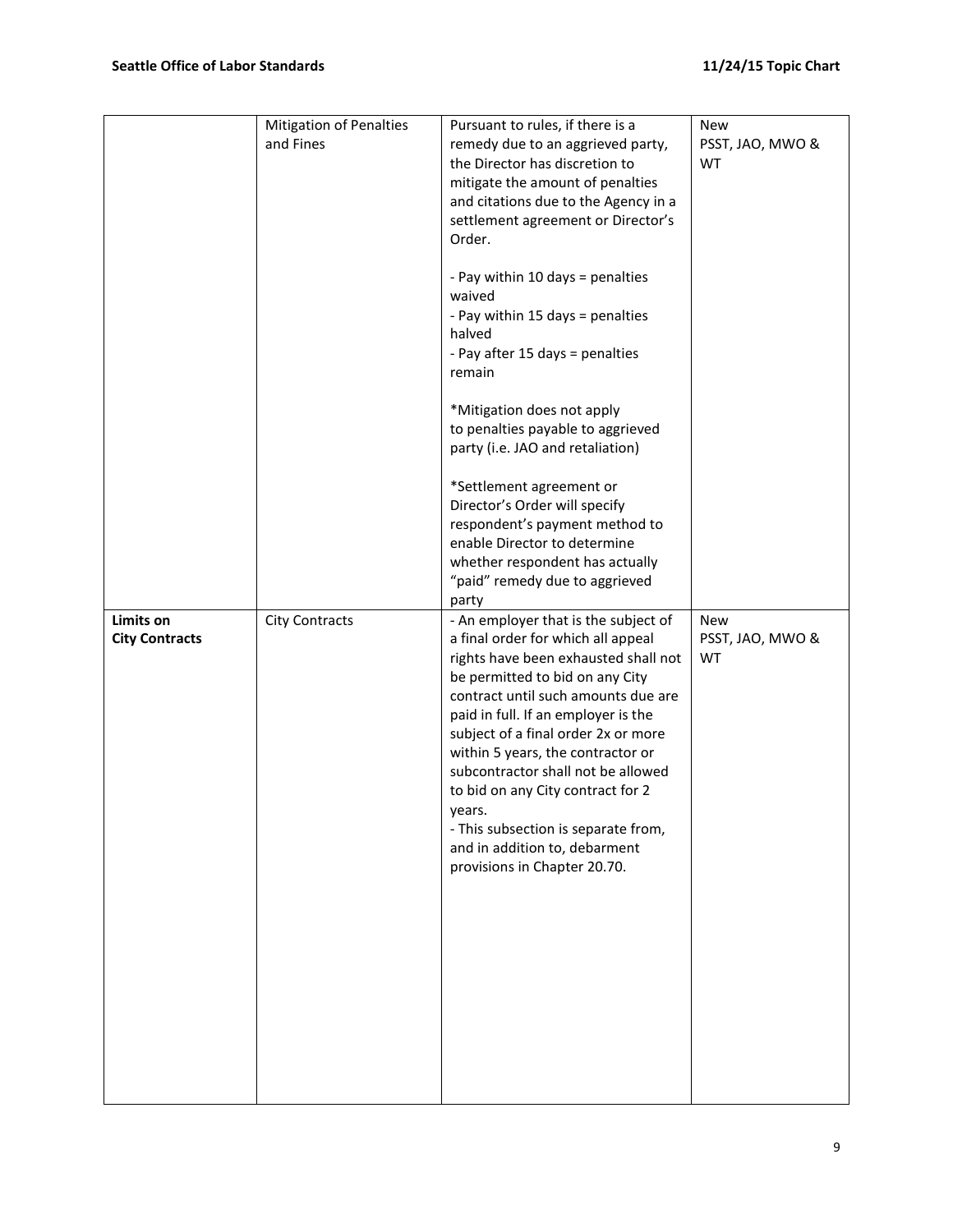| <b>Definitions</b>        |                   |                                                                                                                                                                                                                 |                                                                                                                                                                                           |
|---------------------------|-------------------|-----------------------------------------------------------------------------------------------------------------------------------------------------------------------------------------------------------------|-------------------------------------------------------------------------------------------------------------------------------------------------------------------------------------------|
| <b>Common Definitions</b> | Employ            | Means to suffer or permit to work.                                                                                                                                                                              | <b>New</b><br>PSST, JAO<br><b>Modification for</b><br>MWO, WT<br>- Added "suffer"                                                                                                         |
|                           | Employer          | Any individual, partnership,<br>association, corporation, business<br>trust, or any person or group of<br>persons acting directly or indirectly<br>in the interest of an employer in<br>relation to an employee | Modification<br>- Changed to match<br>MWO & WT                                                                                                                                            |
|                           |                   | More than one entity may be the<br>"employer" if employment by one<br>employer is not completely<br>disassociated from employment by<br>the other employer                                                      | <b>New</b><br>PSST, JAO, MWO &<br><b>WT</b><br>- Language that<br>identifies joint<br>employer liability. See<br><b>Becerra vs. Expert</b><br>Janitorial, LLC, 332<br>P3d 415 (Wash 2014) |
|                           | Employee          | Any individual employed by an<br>employer, and includes but is not<br>limited to full-time employees, part-<br>time employees, and temporary<br>workers.                                                        | Modification<br><b>PSST</b><br><b>New</b><br>JAO, MWO, WT                                                                                                                                 |
|                           |                   | An employer bears the burden of<br>proof that the individual is in<br>business for oneself rather than<br>dependent upon the alleged<br>employer.                                                               | <b>New</b><br>PSST, JAO, MWO &<br><b>WT</b>                                                                                                                                               |
|                           | Front Pay         | Compensation employee would earn<br>or would have earned if reinstated<br>to employee's former position.                                                                                                        | New<br>PSST, JAO, MWO &<br>WT                                                                                                                                                             |
|                           | Rate of Inflation | CPI-W for metropolitan Seattle-<br>Tacoma-Bremerton Area                                                                                                                                                        | New<br>PSST, JAO<br>Modification<br>MWO, WT<br>-Clarified application<br>of metro index                                                                                                   |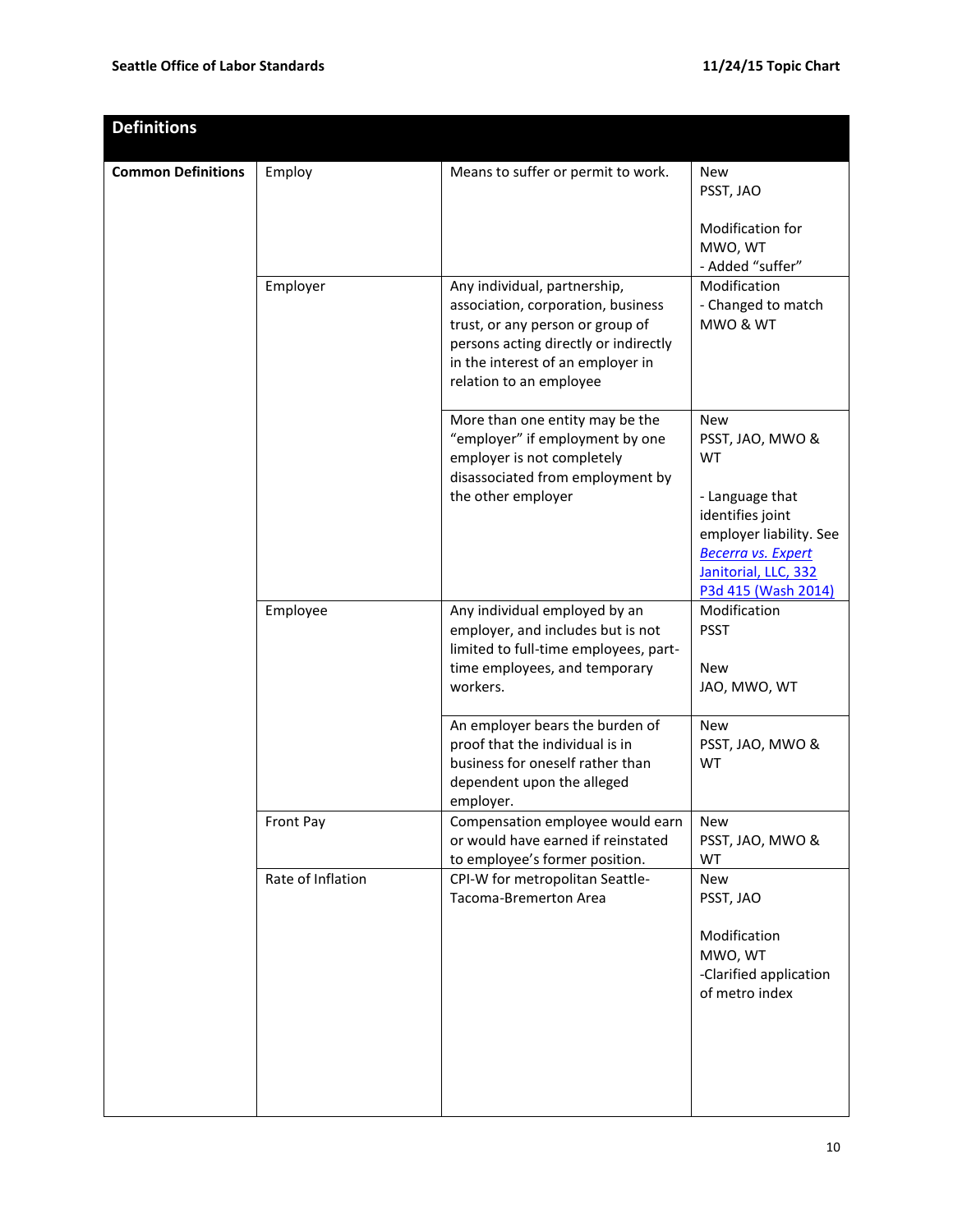|                                        | Successor<br>Wage                    | Any person to whom an employer<br>quitting, selling out, exchanging, or<br>disposing of a business sells or<br>otherwise conveys in bulk and not in<br>the ordinary course of the<br>employer's business, a major part of<br>the property, whether real or<br>personal, tangible or intangible, of<br>the employer's business.<br>Compensation due to an employee<br>by reason of employment payable in<br>legal tender of the United States or<br>checks on banks convertible into<br>cash on demand at full face value,<br>subject to such deductions, charges,<br>or allowances as may be permitted<br>by rules of the Director. | <b>New</b><br>PSST, JAO, MWO<br>Modification<br>WT<br>- Replaced "more<br>than 50%" with<br>"major part"<br><b>New</b><br>PSST, JAO<br>Modification<br><b>WT</b><br>- Removed definition<br>from WT (because<br>there is a new<br>definition for<br>"compensation") |
|----------------------------------------|--------------------------------------|-------------------------------------------------------------------------------------------------------------------------------------------------------------------------------------------------------------------------------------------------------------------------------------------------------------------------------------------------------------------------------------------------------------------------------------------------------------------------------------------------------------------------------------------------------------------------------------------------------------------------------------|---------------------------------------------------------------------------------------------------------------------------------------------------------------------------------------------------------------------------------------------------------------------|
| <b>Ordinances</b>                      |                                      |                                                                                                                                                                                                                                                                                                                                                                                                                                                                                                                                                                                                                                     |                                                                                                                                                                                                                                                                     |
|                                        |                                      |                                                                                                                                                                                                                                                                                                                                                                                                                                                                                                                                                                                                                                     |                                                                                                                                                                                                                                                                     |
| <b>PSST</b>                            |                                      |                                                                                                                                                                                                                                                                                                                                                                                                                                                                                                                                                                                                                                     |                                                                                                                                                                                                                                                                     |
| <b>Short title</b>                     | Paid Sick and Safe Time<br>Ordinance | Formal short title                                                                                                                                                                                                                                                                                                                                                                                                                                                                                                                                                                                                                  | <b>New</b>                                                                                                                                                                                                                                                          |
| <b>Definitions</b>                     | Benefit year                         | - 12 fixed consecutive months<br>(i.e. January 1 to December 31, tax<br>year, fiscal year, or contract year; or<br>year running from an employee's<br>one-year anniversary date of<br>employment)<br>- Employer must provide notice of<br>employer's choice of benefit year in<br>PSST policy (see notice & posting)<br>- When employer changes benefit<br>year, there must be no loss of<br>accrual, use & carry over of PSST                                                                                                                                                                                                      | Modification<br>(City Auditor<br>recommendation)<br>- Changed name from<br>"calendar year" to<br>"benefit year"                                                                                                                                                     |
| <b>Employment in</b><br><b>Seattle</b> | <b>Occasional Basis</b><br>employees | - Employee who is typically based<br>outside of Seattle & performs work<br>in Seattle on an occasional basis is<br>covered only if employee performs<br>more than 240 hours of work in<br>Seattle within a benefit year.<br>- Once an employee who works in<br>Seattle on an occasional basis<br>performs more than 240 hours of<br>work in City within a benefit year, all<br>previous hours worked in Seattle<br>during that benefit year count<br>toward accrual & employee remains<br>covered by ordinance for duration of<br>employment with that employer                                                                     | Modification                                                                                                                                                                                                                                                        |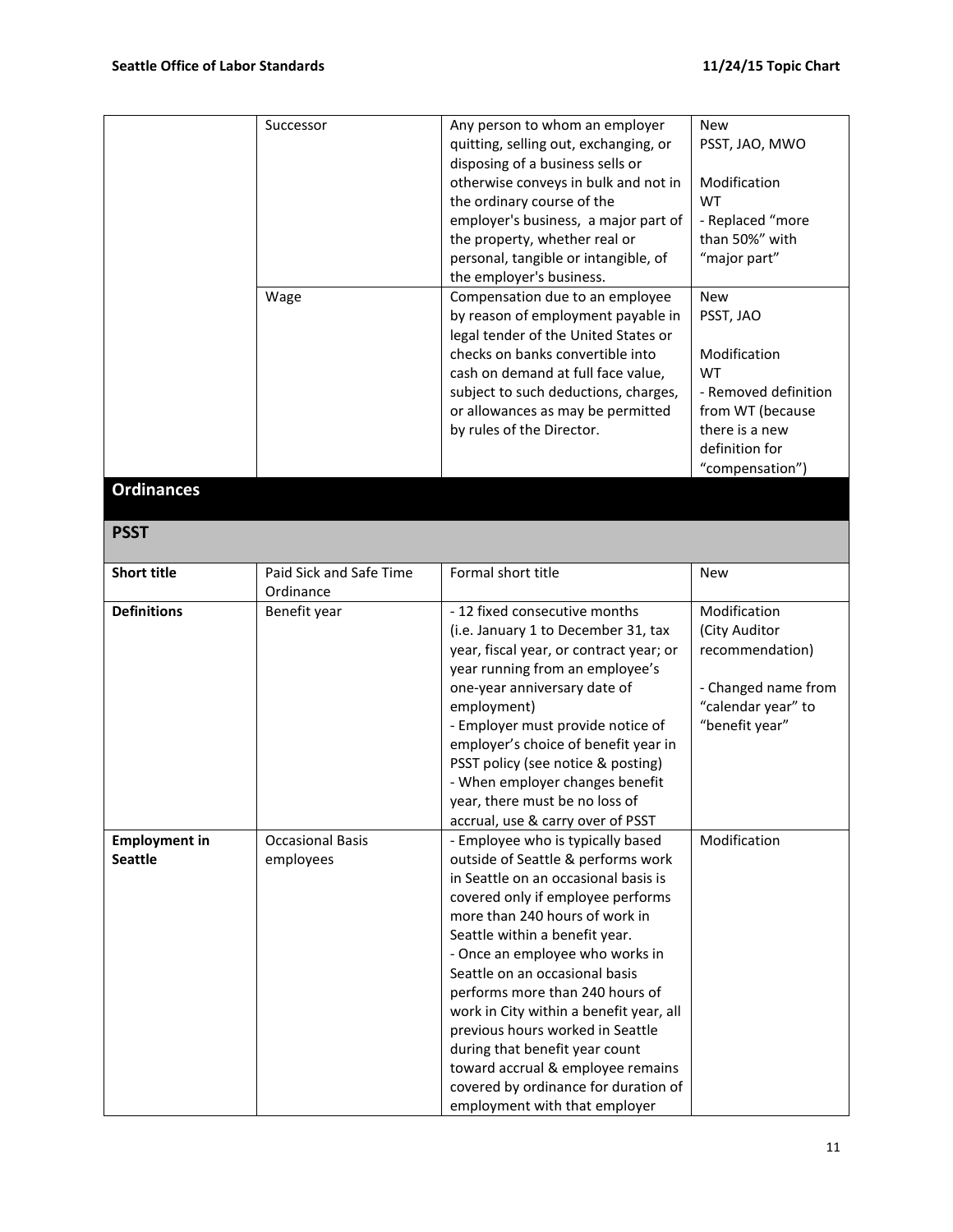| <b>Determining</b><br><b>Employer Tier</b> | Worked for compensation  | Employer tier for current calendar<br>year is based upon average number   | Modification                          |
|--------------------------------------------|--------------------------|---------------------------------------------------------------------------|---------------------------------------|
|                                            |                          | of full-time equivalents who worked<br>for compensation per calendar week | - Replaced "paid"<br>with "worked for |
|                                            |                          | during the preceding calendar year                                        | compensation" to                      |
|                                            |                          | -Number of FTEs for determination                                         |                                       |
|                                            |                          |                                                                           | harmonize language                    |
|                                            |                          | of Tier 1-2-3 size remains the same                                       | in PSST and MWO                       |
|                                            | Integrated enterprise    | Separate entities in an integrated                                        | Modification                          |
|                                            |                          | enterprise shall be an single                                             | -Codified an existing                 |
|                                            |                          | employer                                                                  | rule re: integrated                   |
|                                            |                          |                                                                           | enterprise                            |
| Accrual                                    | Successor Employer       | When an employer quits, sells out,                                        | Modification                          |
|                                            |                          | exchanges, or disposes the                                                | - See Filo Foods vs.                  |
|                                            |                          | employer's business, or the                                               | <b>City of SeaTac</b>                 |
|                                            |                          | employer's business is otherwise                                          |                                       |
|                                            |                          | acquired by a successor, an                                               |                                       |
|                                            |                          | employee shall retain all accrued                                         |                                       |
|                                            |                          | paid sick and safe time and may use                                       |                                       |
|                                            |                          | such paid leave for work scheduled                                        |                                       |
|                                            |                          | within the geographic boundaries of                                       |                                       |
|                                            |                          | the City for the successor employer.                                      |                                       |
| <b>Use</b>                                 | <b>Breaks in Service</b> | Total time of employment used to                                          | Modification                          |
|                                            |                          | determine eligibility must occur                                          | - Changed from 2 to 3                 |
|                                            |                          | within three calendar years                                               | years to harmonize 3                  |
|                                            |                          |                                                                           | year SOL &record                      |
|                                            |                          |                                                                           | keeping requirement                   |
|                                            | Hour Increments          | PSST hours shall be used in the                                           | Modification                          |
|                                            |                          | smaller of hourly increments or, if                                       | - Changed from use in                 |
|                                            |                          | feasible by the employer's payroll                                        | hour increments to                    |
|                                            |                          | system, increments that round to                                          | quarter hour                          |
|                                            |                          | the nearest quarter of an hour.                                           | increments with                       |
|                                            |                          | When using quarter-hour                                                   | additional protections                |
|                                            |                          | increments, employers shall use                                           | against absence                       |
|                                            |                          | employee's available paid sick and                                        | control policies                      |
|                                            |                          | paid safe time to round up or down                                        |                                       |
|                                            |                          | to the nearest quarter hour if                                            |                                       |
|                                            |                          | necessary to prevent an employer's                                        |                                       |
|                                            |                          | absence control policy from                                               |                                       |
|                                            |                          | counting paid sick or safe time                                           |                                       |
|                                            |                          | covered under this Chapter 14.16 as                                       |                                       |
|                                            |                          | an absence that may lead to or                                            |                                       |
|                                            |                          | result in any adverse action taken                                        |                                       |
|                                            |                          | against the employee.                                                     |                                       |
| <b>Notice &amp; Posting</b>                | Workplace poster         | Posting in conspicuous and                                                | Modification                          |
|                                            |                          | accessible place at job site is                                           |                                       |
|                                            |                          | required. If no regular job site, then                                    |                                       |
|                                            |                          | employer may provide poster on                                            |                                       |
|                                            |                          | individual basis in physical or                                           |                                       |
|                                            |                          | electronic format.                                                        |                                       |
|                                            |                          |                                                                           |                                       |
|                                            |                          |                                                                           |                                       |
|                                            |                          |                                                                           |                                       |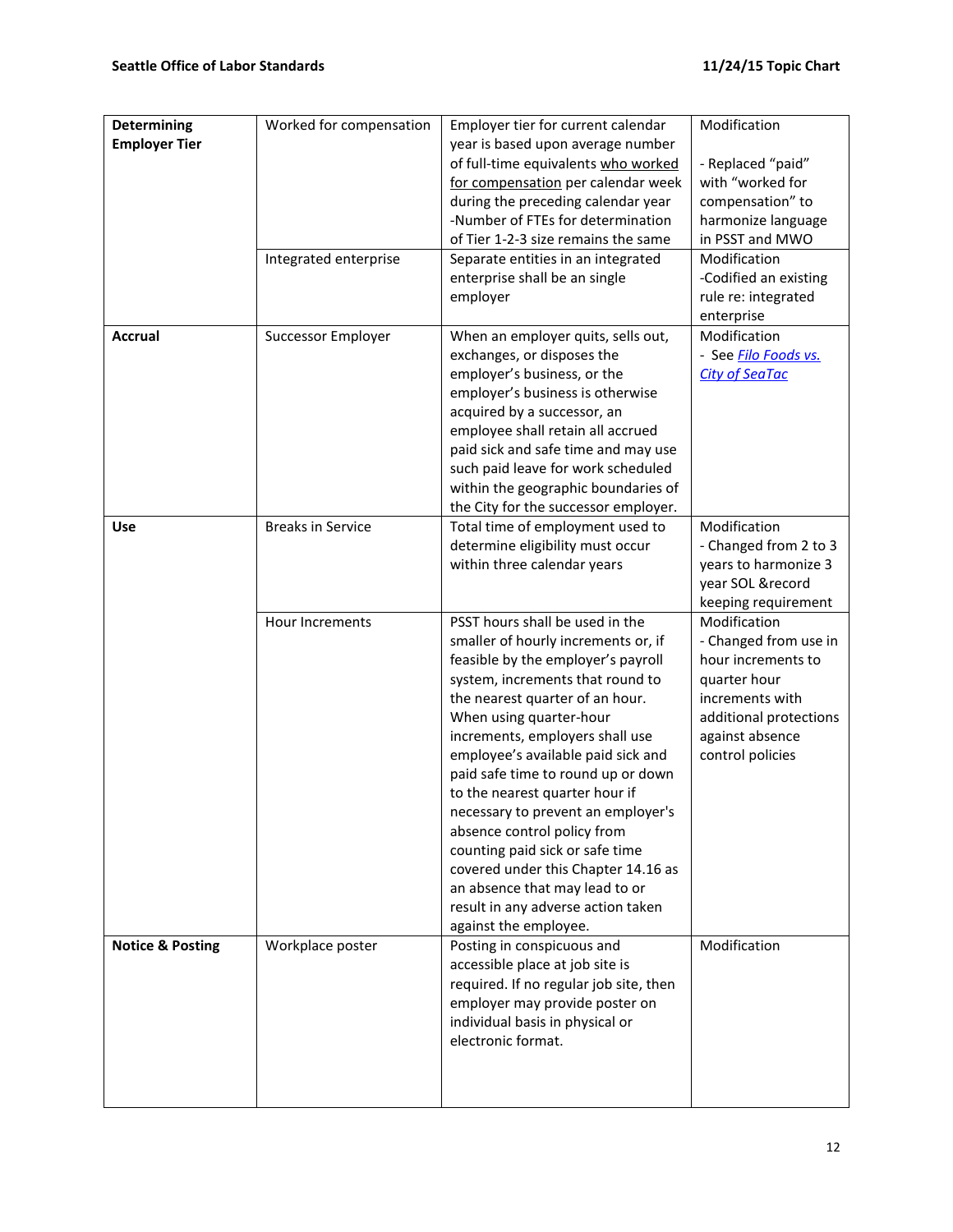|                                                                | Language requirements<br>for Notice (e.g. poster)<br><b>Written Policy</b>     | - Employer must display poster in<br>English and primary language<br>spoken by employee(s)<br>- Agency will create translated<br>versions of poster<br>Effective April 1, 2016, Employer<br>must provide individual notice of<br>written PSST policy with employer's<br>calendar year and policy/procedure<br>for meeting PSST requirements,<br>English only                                                                                                                                                                | Modification<br><b>New</b><br>(City Auditor<br>recommendation)                                                                         |
|----------------------------------------------------------------|--------------------------------------------------------------------------------|-----------------------------------------------------------------------------------------------------------------------------------------------------------------------------------------------------------------------------------------------------------------------------------------------------------------------------------------------------------------------------------------------------------------------------------------------------------------------------------------------------------------------------|----------------------------------------------------------------------------------------------------------------------------------------|
| <b>Enforcement</b>                                             | Special procedures for<br>"Reasonable Cause" cases<br>against City Departments | Removed because these provisions<br>do not exist for MWO and WT<br>(holdover from civil rights laws)                                                                                                                                                                                                                                                                                                                                                                                                                        | Modification                                                                                                                           |
| <b>Remedy for</b><br><b>Aggrieved Party</b><br>(e.g. employee) | <b>Treble Damages</b>                                                          | In settlement, Director has<br>discretion for imposing treble<br>damages.<br>In final order<br>$1st$ violation – discretionary up to 3x<br>unpaid wages (or compensation)<br>+interest at 12% annum<br>Subsequent violations - mandatory<br>3x unpaid wages + interest at 12%<br>annum                                                                                                                                                                                                                                      |                                                                                                                                        |
|                                                                | Counting violations<br>Retaliation                                             | - Clock for determining number of<br>violations resets after 10 years<br>- First & subsequent violations are<br>based on violations stipulated in<br>settlement agreement or Director's<br>Order per ordinance<br>In settlement, Director has<br>discretion to assess legal and<br>equitable relief.<br>In final order<br>- any appropriate relief at law or<br>equity including but not limited to<br>reinstatement and up to 3x front<br>pay in lieu of reinstatement<br>- penalty to the aggrieved party up<br>to \$5000 | <b>New</b><br>Modification<br>-Revised emotional<br>distress damages<br>from "up to \$10,000"<br>to "up to \$5,000 for<br>retaliation" |
|                                                                |                                                                                |                                                                                                                                                                                                                                                                                                                                                                                                                                                                                                                             |                                                                                                                                        |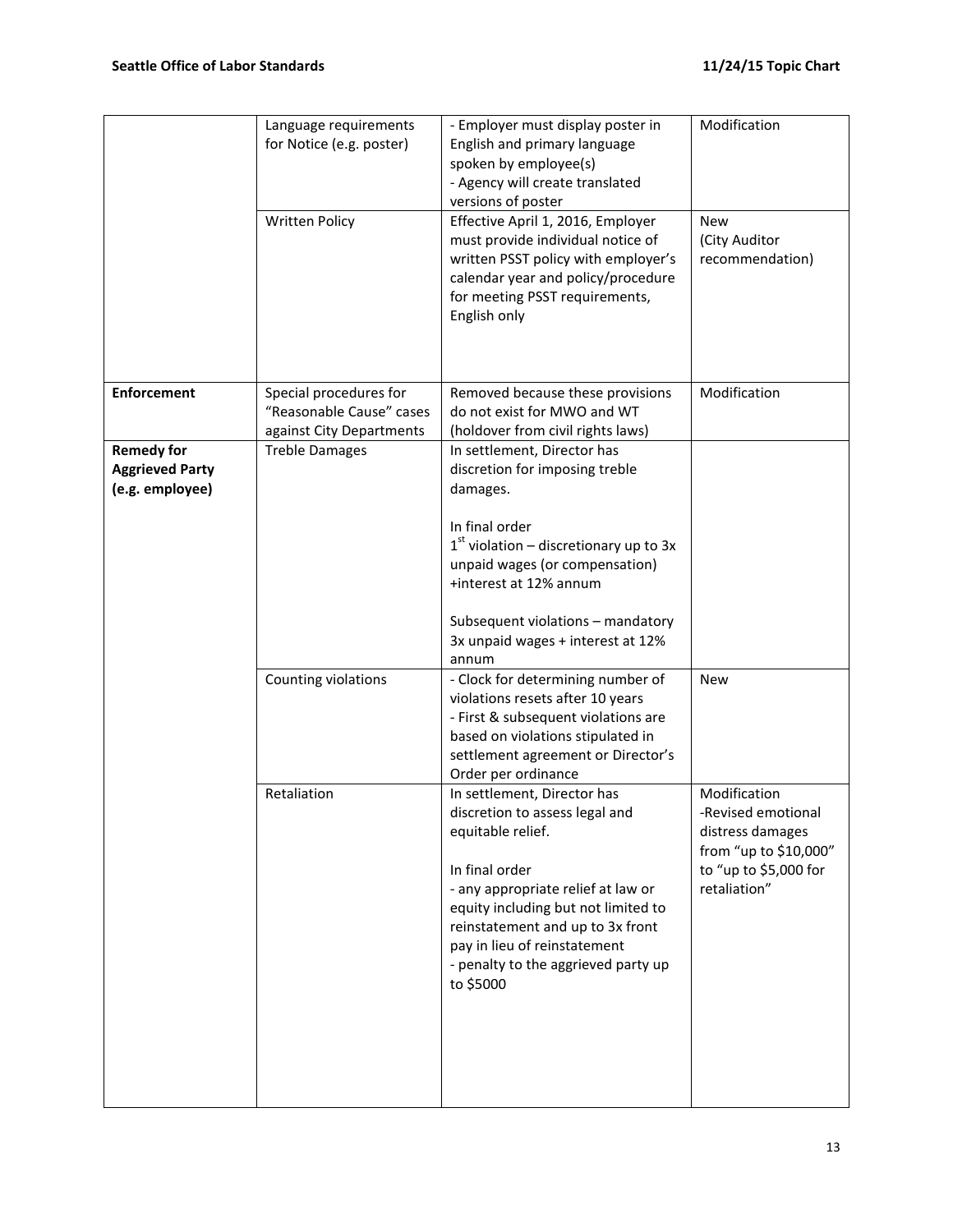| Civil Penalty to City's                                           |                                                              | In settlement, Director has                                                                                                                                                                                                                                                                                                                                                 | <b>New</b>                                                                                                 |
|-------------------------------------------------------------------|--------------------------------------------------------------|-----------------------------------------------------------------------------------------------------------------------------------------------------------------------------------------------------------------------------------------------------------------------------------------------------------------------------------------------------------------------------|------------------------------------------------------------------------------------------------------------|
| <b>General Fund</b>                                               |                                                              | discretion to impose civil penalties.                                                                                                                                                                                                                                                                                                                                       |                                                                                                            |
|                                                                   |                                                              | In a final order<br>$1st$ violation – discretionary up to<br>\$500 per aggrieved party                                                                                                                                                                                                                                                                                      |                                                                                                            |
|                                                                   |                                                              | $2^{nd}$ violation – \$1000 per aggrieved<br>party                                                                                                                                                                                                                                                                                                                          |                                                                                                            |
|                                                                   |                                                              | $3rd$ violation – mandatory up to<br>\$5000 per aggrieved party                                                                                                                                                                                                                                                                                                             |                                                                                                            |
|                                                                   |                                                              | Subsequent violations - mandatory<br>up to Max \$20,000 per aggrieved<br>party                                                                                                                                                                                                                                                                                              |                                                                                                            |
| Civil Penalty to City's<br>General Fund,<br><b>All Ordinances</b> | Fines                                                        | Chart of fines for specific violations<br>in each ordinance                                                                                                                                                                                                                                                                                                                 | <b>New</b>                                                                                                 |
|                                                                   | Willful failure to comply                                    | Examples:<br>- \$500 (notice of rights/poster)<br>- \$500 (PSST notification every pay<br>period)<br>- \$500 (PSST written policy)<br>- \$500 per missing record (employer<br>records)<br>- \$1000 per aggrieved party<br>(retaliation)<br>- \$500 (notice of investigation)<br>- \$500 (notice of failure to comply<br>with final order)<br>$1st$ violation, \$750 penalty | Modification                                                                                               |
|                                                                   | with notice & posting<br>requirements                        | 2 <sup>nd</sup> violation, \$1000 penalty                                                                                                                                                                                                                                                                                                                                   | - 1 <sup>st</sup> violation<br>increased from \$125<br>- 2 <sup>nd</sup> violation<br>increased from \$250 |
|                                                                   | Willful interference with<br>Director or Hearing<br>Examiner | \$1000 to \$5000 (max) penalty                                                                                                                                                                                                                                                                                                                                              | <b>New</b><br>-increased from \$500                                                                        |
|                                                                   | <b>Mitigation of Penalties</b><br>and Fines                  | Pursuant to rules, if there is a<br>remedy due to an aggrieved party,<br>the Director has discretion to<br>mitigate the amount of penalties<br>and citations due to the Agency in a<br>settlement agreement or Director's<br>Order.<br>- Pay within 10 days = penalties                                                                                                     | New                                                                                                        |
|                                                                   |                                                              | waived<br>- Pay within 15 days = penalties                                                                                                                                                                                                                                                                                                                                  |                                                                                                            |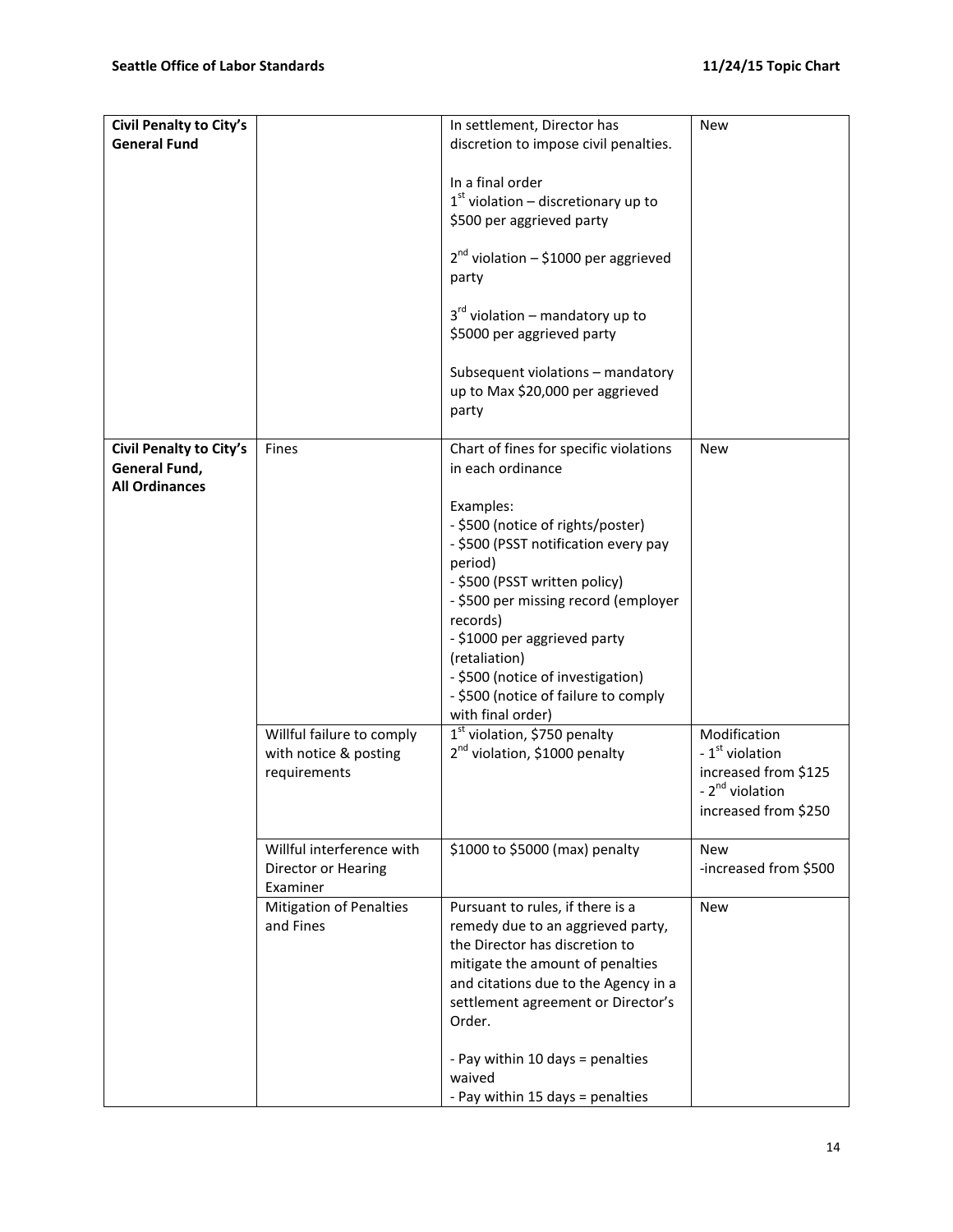|                                    |                                                                                     | halved<br>- Pay after 15 days = penalties<br>remain<br>*Mitigation does not apply<br>to penalties payable to aggrieved<br>party (i.e. JAO and retaliation)<br>*Settlement agreement or<br>Director's Order will specify<br>respondent's payment method to<br>enable Director to determine<br>whether respondent has actually<br>"paid" remedy due to aggrieved                                                                                                                                                        |                                                           |
|------------------------------------|-------------------------------------------------------------------------------------|-----------------------------------------------------------------------------------------------------------------------------------------------------------------------------------------------------------------------------------------------------------------------------------------------------------------------------------------------------------------------------------------------------------------------------------------------------------------------------------------------------------------------|-----------------------------------------------------------|
|                                    |                                                                                     |                                                                                                                                                                                                                                                                                                                                                                                                                                                                                                                       |                                                           |
| Limits on<br><b>City Contracts</b> | <b>City Contracts</b>                                                               | party<br>- An employer that is the subject of<br>a final order for which all appeal<br>rights have been exhausted shall not<br>be permitted to bid on any City<br>contract until such amounts due are<br>paid in full. If an employer is the<br>subject of a final order 2x or more<br>within 5 years, the contractor or<br>subcontractor shall not be allowed<br>to bid on any City contract for 2<br>years.<br>- This subsection is separate from,<br>and in addition to, debarment<br>provisions in Chapter 20.70. | <b>New</b>                                                |
| <b>JAO</b>                         |                                                                                     |                                                                                                                                                                                                                                                                                                                                                                                                                                                                                                                       |                                                           |
| <b>Short title</b>                 | Fair Chance Employment<br>Ordinance                                                 | Formal short title that replaces<br>informal short title, "Job Assistance<br>Ordinance"                                                                                                                                                                                                                                                                                                                                                                                                                               | New                                                       |
| <b>Notice and Posting</b>          | Workplace Poster                                                                    | Effective April 1, 2016, Posting in<br>conspicuous and accessible place at<br>job site is required. If no regular job<br>site, then employer may provide<br>poster on individual basis in physical<br>or electronic format.                                                                                                                                                                                                                                                                                           | <b>New</b>                                                |
|                                    | Language requirements<br>for Notice (e.g. poster)                                   | - Employer must display poster in<br>English and primary language<br>spoken by employee(s)<br>- Agency will create translated<br>versions of poster                                                                                                                                                                                                                                                                                                                                                                   | <b>New</b>                                                |
| Remedy                             | Monetary penalty payable<br>to aggrieved party (or City<br>if there is no aggrieved | In settlement, Director has<br>discretion for imposing this remedy.                                                                                                                                                                                                                                                                                                                                                                                                                                                   | Modification<br>- Added provision<br>that first violation |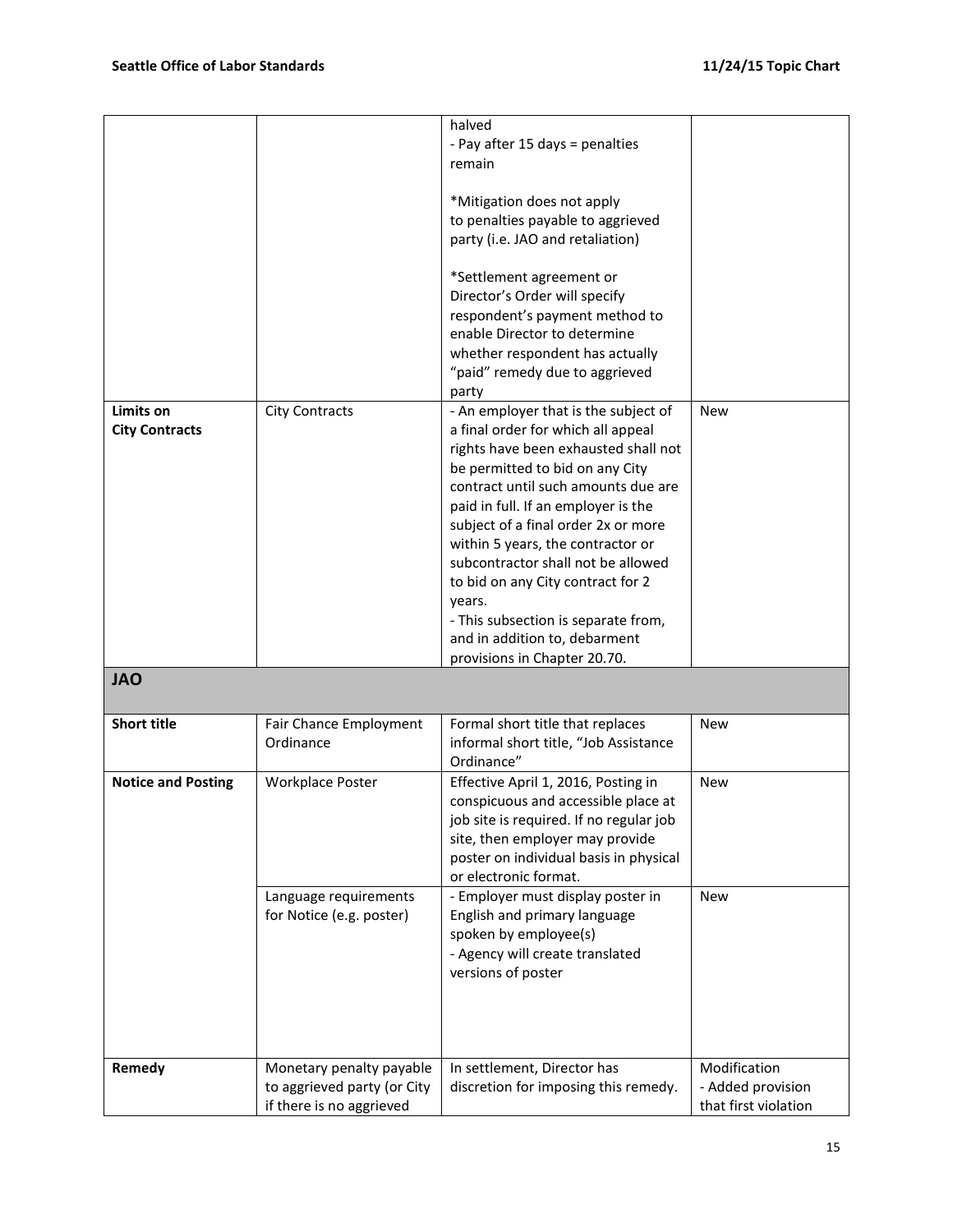|                                                                   | party)                                                             | In final order, Director must assess.<br>$1st$ violation – mandatory up to \$500<br>per aggrieved party<br>$2^{nd}$ violation – mandatory up to<br>\$1000 per aggrieved party<br>$3rd$ violation – mandatory up to<br>\$5000 per aggrieved party                                                          | results in penalty;<br>previously, first<br>violation resulted<br>only in "notice of<br>infraction") |
|-------------------------------------------------------------------|--------------------------------------------------------------------|-----------------------------------------------------------------------------------------------------------------------------------------------------------------------------------------------------------------------------------------------------------------------------------------------------------|------------------------------------------------------------------------------------------------------|
|                                                                   | Counting violations                                                | - Clock for determining number of<br>violations resets after 10 years<br>- First & subsequent violations are<br>based on violations stipulated in<br>settlement agreement or Director's<br>Order per ordinance                                                                                            | <b>New</b>                                                                                           |
|                                                                   | Retaliation                                                        | In settlement, Director has<br>discretion to assess legal and<br>equitable relief.<br>In final order<br>- any appropriate relief at law or<br>equity including but not limited to<br>reinstatement and up to 3x front<br>pay in lieu of reinstatement<br>- penalty to the aggrieved party up<br>to \$5000 | <b>New</b>                                                                                           |
| Civil Penalty to City's<br>General Fund,<br><b>All Ordinances</b> | Fines                                                              | Chart of fines for specific violations<br>in each ordinance<br>Examples:<br>- \$500 (notice of rights/poster)<br>- \$1000 per aggrieved party<br>(retaliation)<br>- \$500 (notice of investigation)<br>- \$500 (notice of failure to comply<br>with final order)                                          | <b>New</b>                                                                                           |
|                                                                   | Willful failure to comply<br>with notice & posting<br>requirements | 1 <sup>st</sup> violation, \$750 penalty<br>2 <sup>nd</sup> violation, \$1000 penalty                                                                                                                                                                                                                     | New                                                                                                  |
|                                                                   | Willful interference with<br>Director or Hearing<br>Examiner       | \$1000 to \$5000 (max) penalty                                                                                                                                                                                                                                                                            | <b>New</b><br>-increased from \$500                                                                  |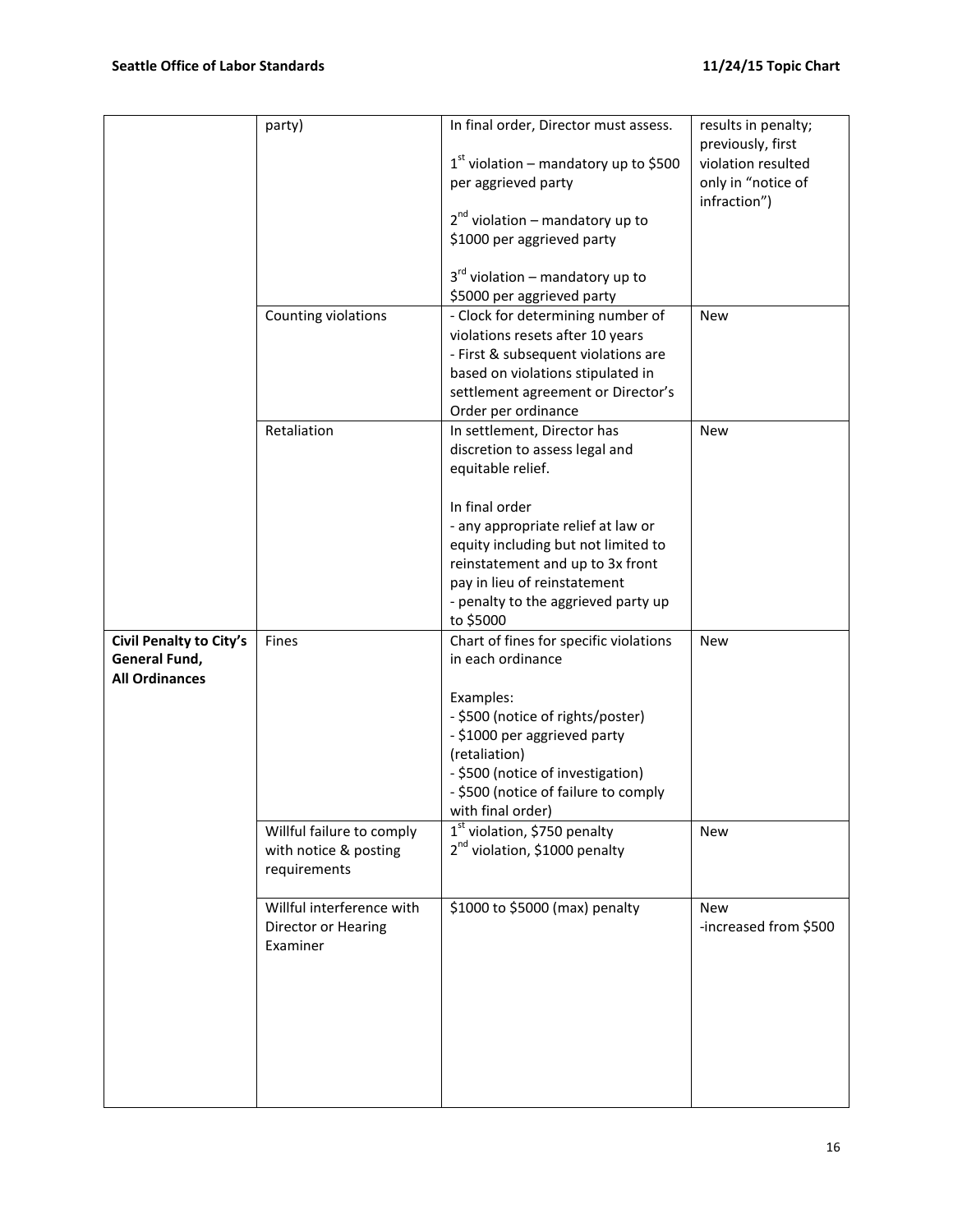|                                    | <b>Mitigation of Penalties</b><br>and Fines | Pursuant to rules, if there is a<br>remedy due to an aggrieved party,<br>the Director has discretion to<br>mitigate the amount of penalties<br>and citations due to the Agency in a<br>settlement agreement or Director's<br>Order.<br>- Pay within 10 days = penalties<br>waived<br>- Pay within 15 days = penalties<br>halved<br>- Pay after 15 days = penalties<br>remain<br>*Mitigation does not apply<br>to penalties payable to aggrieved<br>party (i.e. JAO and retaliation)<br>*Settlement agreement or<br>Director's Order will specify<br>respondent's payment method to<br>enable Director to determine<br>whether respondent has actually | <b>New</b>                           |
|------------------------------------|---------------------------------------------|-------------------------------------------------------------------------------------------------------------------------------------------------------------------------------------------------------------------------------------------------------------------------------------------------------------------------------------------------------------------------------------------------------------------------------------------------------------------------------------------------------------------------------------------------------------------------------------------------------------------------------------------------------|--------------------------------------|
|                                    |                                             | "paid" remedy due to aggrieved                                                                                                                                                                                                                                                                                                                                                                                                                                                                                                                                                                                                                        |                                      |
| Limits on<br><b>City Contracts</b> | <b>City Contracts</b>                       | party<br>- An employer that is the subject of<br>a final order for which all appeal<br>rights have been exhausted shall not<br>be permitted to bid on any City<br>contract until such amounts due are<br>paid in full. If an employer is the<br>subject of a final order 2x or more<br>within 5 years, the contractor or<br>subcontractor shall not be allowed<br>to bid on any City contract for 2<br>years.<br>- This subsection is separate from,<br>and in addition to, debarment<br>provisions in Chapter 20.70.                                                                                                                                 | <b>New</b><br>PSST, JAO, MWO &<br>WT |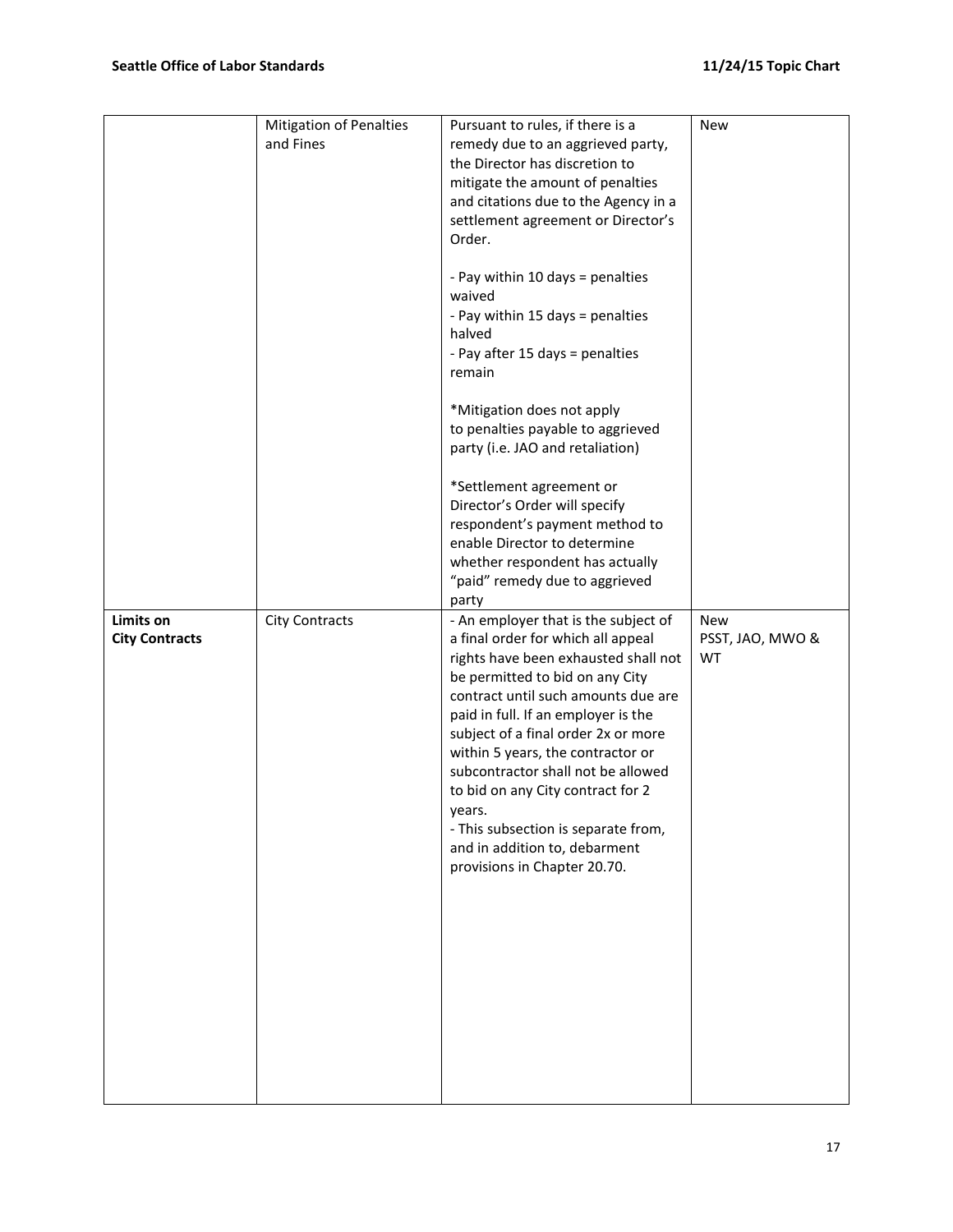| <b>MWO</b>                                                     |                                                   |                                                                                                                                                                                                                                                                                        |                                                                                                                                         |
|----------------------------------------------------------------|---------------------------------------------------|----------------------------------------------------------------------------------------------------------------------------------------------------------------------------------------------------------------------------------------------------------------------------------------|-----------------------------------------------------------------------------------------------------------------------------------------|
| <b>Short title</b>                                             | Minimum Wage<br>Ordinance                         | Formal short title                                                                                                                                                                                                                                                                     | <b>New</b>                                                                                                                              |
| <b>Definition</b>                                              | Employee                                          | Removed work study exemption                                                                                                                                                                                                                                                           | New<br>-State and federal<br>work study programs<br>are requiring Seattle<br>employers to pay<br>Seattle minimum<br>wage for work study |
| <b>Employer Schedule</b><br><b>Size</b>                        | Counting employees                                | Schedule size is based on number of<br>employees worldwide. Deleted "in<br>the United States"                                                                                                                                                                                          | Modification<br>- Changed to match<br><b>PSST</b>                                                                                       |
| <b>Notice &amp; Posting</b>                                    | Workplace Poster                                  | - Annual update with current rate of<br>minimum wage<br>- Posting in conspicuous and<br>accessible place at job site is<br>required. If no regular job site, then<br>employer may provide poster on<br>individual basis in physical or<br>electronic format.                           | Modification                                                                                                                            |
|                                                                | Language requirements<br>for Notice (e.g. poster) | - Employer must display poster in<br>English and primary language<br>spoken by employee(s)<br>- Agency will create translated<br>versions of poster                                                                                                                                    | Modification                                                                                                                            |
| <b>Remedy for</b><br><b>Aggrieved Party</b><br>(e.g. employee) | <b>Treble Damages</b>                             | In settlement, Director has<br>discretion for imposing treble<br>damages.<br>In final order<br>$1st$ violation – discretionary up to 3x<br>unpaid wages (or compensation)<br>+interest at 12% annum<br>Subsequent violations - mandatory<br>3x unpaid wages + interest at 12%<br>annum | <b>New</b>                                                                                                                              |
|                                                                | Counting violations                               | - Clock for determining number of<br>violations resets after 10 years<br>- First & subsequent violations are<br>based on violations stipulated in<br>settlement agreement or Director's<br>Order per ordinance                                                                         | <b>New</b>                                                                                                                              |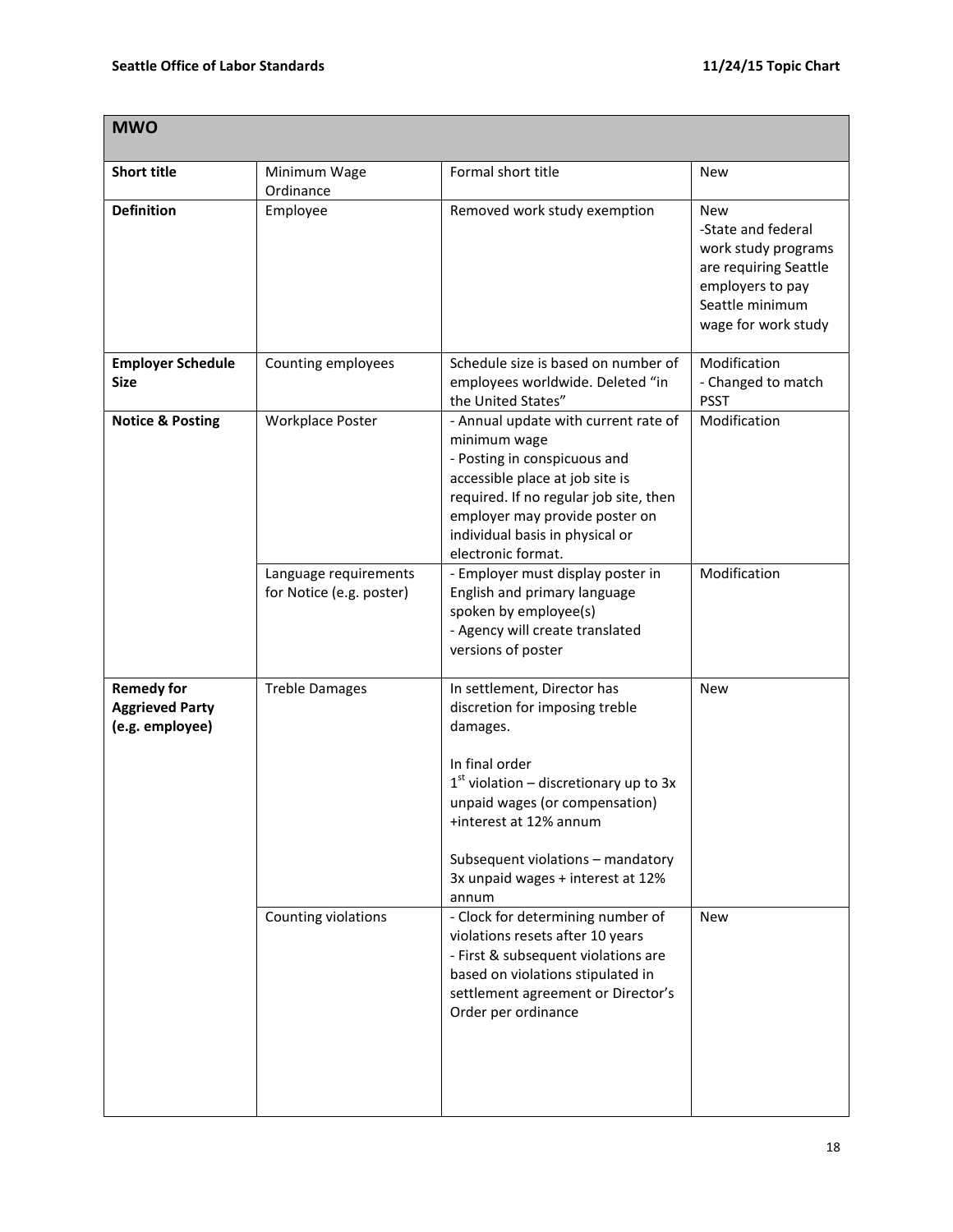|                                                | Retaliation                                                        | In settlement, Director has<br>discretion to assess legal and<br>equitable relief.<br>In final order<br>- any appropriate relief at law or<br>equity including but not limited to<br>reinstatement and up to 3x front<br>pay in lieu of reinstatement<br>- penalty to the aggrieved party up<br>to \$5000                                                                 | <b>New</b>                                                   |
|------------------------------------------------|--------------------------------------------------------------------|---------------------------------------------------------------------------------------------------------------------------------------------------------------------------------------------------------------------------------------------------------------------------------------------------------------------------------------------------------------------------|--------------------------------------------------------------|
| Civil Penalty to City's<br><b>General Fund</b> | <b>Tiered Civil Penalty</b><br>structure                           | In settlement, Director has<br>discretion to impose civil penalties.<br>In a final order<br>$1st$ violation – discretionary up to<br>\$500 per aggrieved party<br>$2^{nd}$ violation - \$1000 per aggrieved<br>party<br>$3rd$ violation – mandatory up to<br>\$5000 per aggrieved party<br>Subsequent violations - mandatory<br>up to Max \$20,000 per aggrieved<br>party | Modification<br>$1st$ violation has<br>discretionary penalty |
|                                                | Counting violations                                                | - Clock for determining number of<br>violations resets after 10 years<br>- First & subsequent violations are<br>based on violations stipulated in<br>settlement agreement or Director's<br>Order per ordinance                                                                                                                                                            | <b>New</b>                                                   |
|                                                | Fines                                                              | Chart of fines for specific violations<br>in each ordinance<br>Examples:<br>- \$500 (notice of rights/poster)<br>- \$500 per missing record (employer<br>records)<br>- \$1000 per aggrieved party<br>(retaliation)<br>- \$500 (notice of investigation)<br>- \$500 (notice of failure to comply<br>with final order)                                                      | <b>New</b>                                                   |
|                                                | Willful failure to comply<br>with notice & posting<br>requirements | 1 <sup>st</sup> violation, \$750 penalty<br>2 <sup>nd</sup> violation, \$1000 penalty                                                                                                                                                                                                                                                                                     | <b>New</b>                                                   |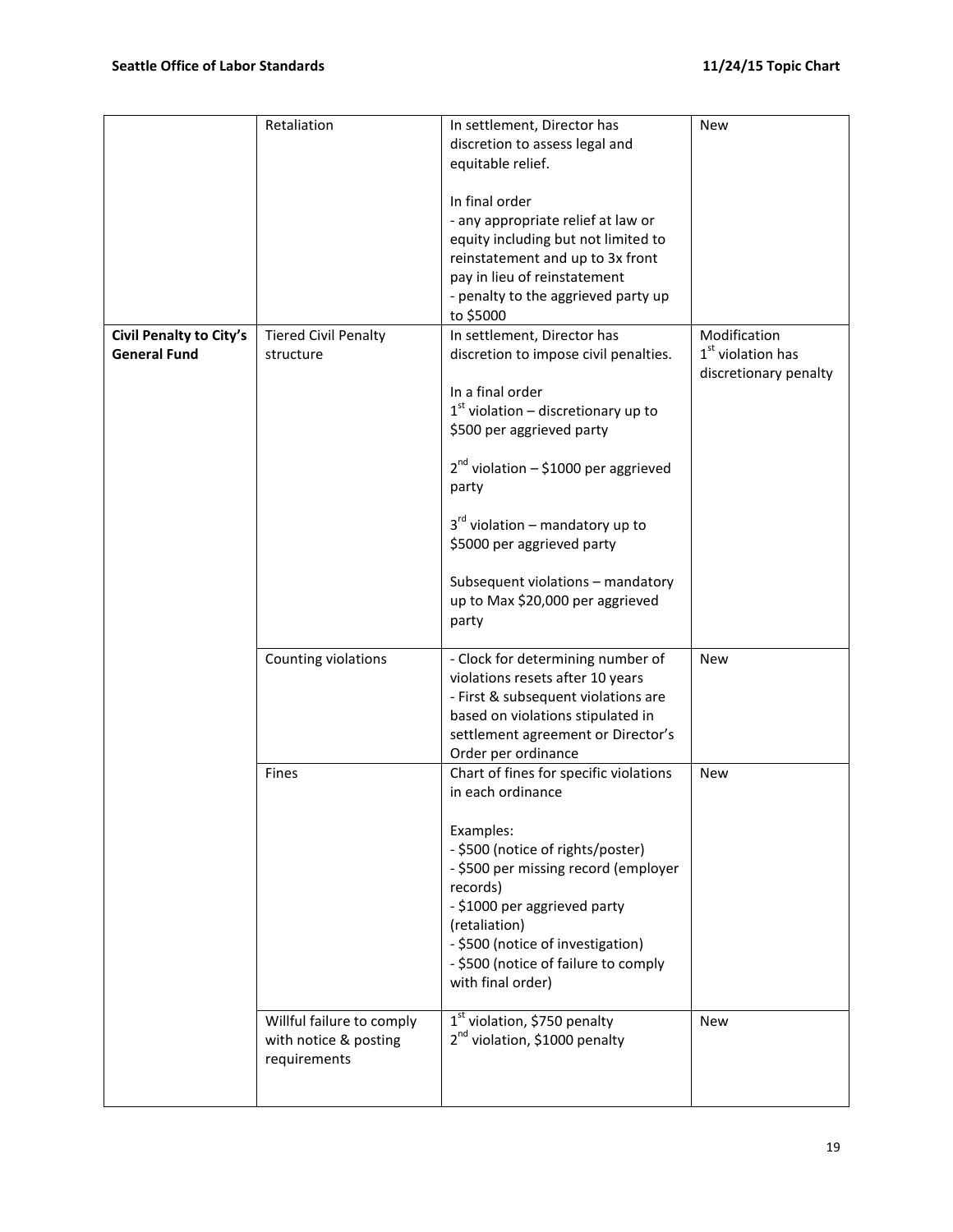|                                    | Willful interference with<br>Director or Hearing<br>Examiner | \$1000 to \$5000 (max) penalty                                                                                                                                                                                                                                                                                                                                                                                                                                                                               | <b>New</b><br>-increased from \$500 |
|------------------------------------|--------------------------------------------------------------|--------------------------------------------------------------------------------------------------------------------------------------------------------------------------------------------------------------------------------------------------------------------------------------------------------------------------------------------------------------------------------------------------------------------------------------------------------------------------------------------------------------|-------------------------------------|
|                                    | <b>Mitigation of Penalties</b><br>and Fines                  | Pursuant to rules, if there is a<br>remedy due to an aggrieved party,<br>the Director has discretion to<br>mitigate the amount of penalties<br>and citations due to the Agency in a<br>settlement agreement or Director's<br>Order.                                                                                                                                                                                                                                                                          | <b>New</b>                          |
|                                    |                                                              | - Pay within 10 days = penalties<br>waived<br>- Pay within 15 days = penalties<br>halved<br>- Pay after 15 days = penalties<br>remain                                                                                                                                                                                                                                                                                                                                                                        |                                     |
|                                    |                                                              | *Mitigation does not apply<br>to penalties payable to aggrieved<br>party (i.e. JAO and retaliation)                                                                                                                                                                                                                                                                                                                                                                                                          |                                     |
|                                    |                                                              | *Settlement agreement or<br>Director's Order will specify<br>respondent's payment method to<br>enable Director to determine<br>whether respondent has actually<br>"paid" remedy due to aggrieved<br>party                                                                                                                                                                                                                                                                                                    |                                     |
| Limits on<br><b>City Contracts</b> | <b>City Contracts</b>                                        | - An employer that is the subject of<br>a final order for which all appeal<br>rights have been exhausted shall not<br>be permitted to bid on any City<br>contract until such amounts due are<br>paid in full. If an employer is the<br>subject of a final order 2x or more<br>within 5 years, the contractor or<br>subcontractor shall not be allowed<br>to bid on any City contract for 2<br>years.<br>- This subsection is separate from,<br>and in addition to, debarment<br>provisions in Chapter 20.70. | <b>New</b>                          |
|                                    |                                                              |                                                                                                                                                                                                                                                                                                                                                                                                                                                                                                              |                                     |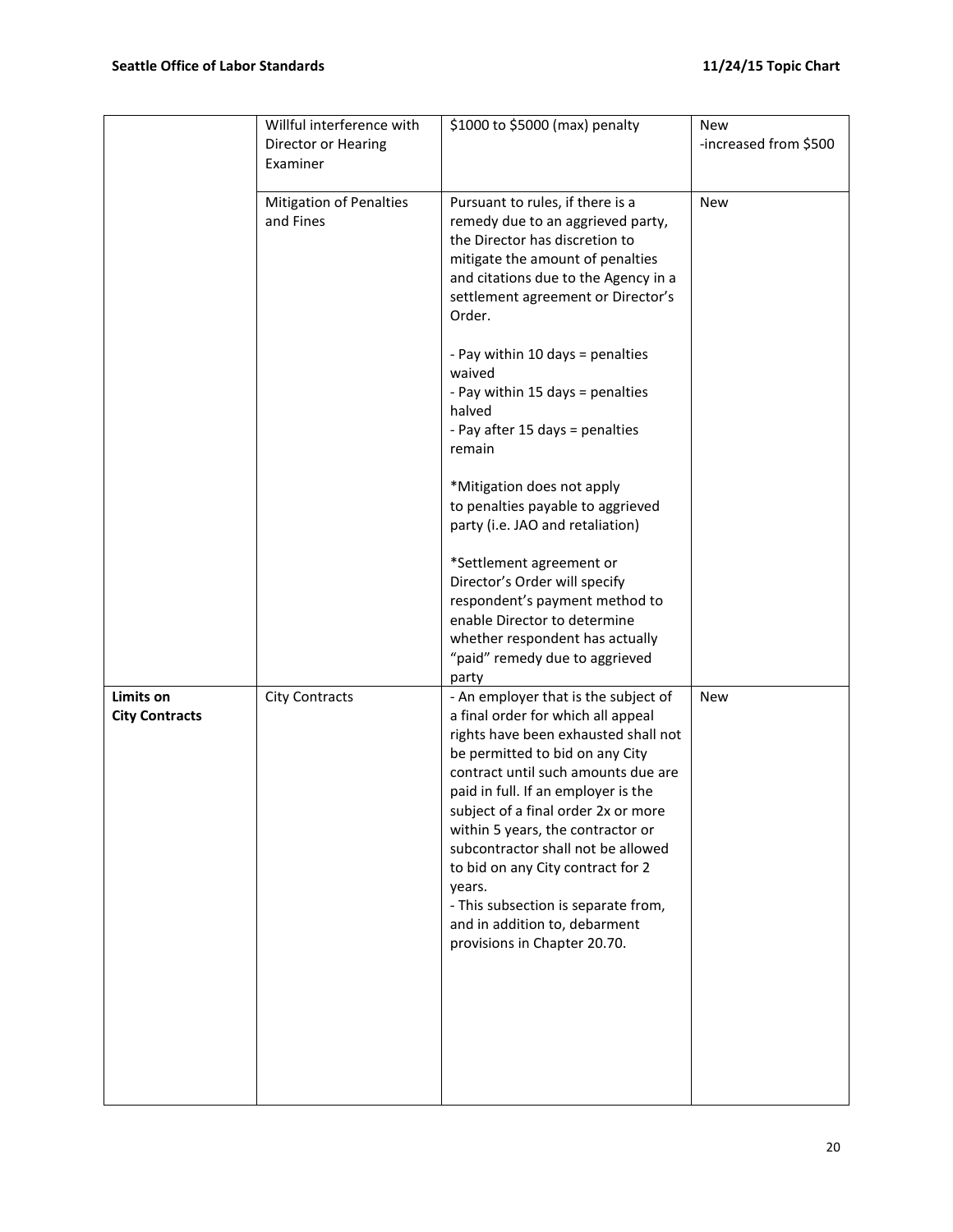| <b>WT</b>                           |                                                   |                                                                                                                                                                                                                                                                                                                                                                                                                               |                                                                                                                                                                                                             |
|-------------------------------------|---------------------------------------------------|-------------------------------------------------------------------------------------------------------------------------------------------------------------------------------------------------------------------------------------------------------------------------------------------------------------------------------------------------------------------------------------------------------------------------------|-------------------------------------------------------------------------------------------------------------------------------------------------------------------------------------------------------------|
| <b>Short title</b>                  | Wage Theft Ordinance                              | Formal short title that replaces<br>informal short title, "Administrative<br>Wage Theft Ordinance"                                                                                                                                                                                                                                                                                                                            | <b>New</b>                                                                                                                                                                                                  |
| <b>Definitions</b>                  | Compensation                                      | Compensation includes but is not<br>limited to salaries, wages, tips,<br>overtime, commissions, piece rate,<br>bonuses, rest breaks, promised or<br>legislatively-required paid leave, and<br>reimbursement for employer<br>expenses.                                                                                                                                                                                         | <b>New</b><br>- Expanded definition<br>to include more than<br>wages and tips                                                                                                                               |
| Compensation<br><b>Requirements</b> | Requirement                                       | An employer shall pay all<br>compensation owed to an employee<br>by reason of employment on an<br>established regular pay day at no<br>longer than monthly payment<br>intervals.                                                                                                                                                                                                                                              | Modification<br>- Modified<br>requirement to align<br>with expanded<br>definition of<br>"compensation"<br>-Established payday<br>and monthly payment<br>intervals. See WACs<br>296-126-023, 296-<br>128-035 |
| <b>Notice &amp; Posting</b>         | <b>Workplace Poster</b>                           | Posting in conspicuous and<br>accessible place at job site is<br>required. If no job site, then<br>employer may provide poster on<br>individual basis in physical or<br>electronic format.                                                                                                                                                                                                                                    | <b>New</b>                                                                                                                                                                                                  |
|                                     | Language requirements<br>for Notice (e.g. poster) | - Employer must display poster in<br>English and primary language<br>spoken by employee(s)<br>- Agency will create translated<br>versions of poster                                                                                                                                                                                                                                                                           | Modification                                                                                                                                                                                                |
|                                     | Notice of Employment<br>Information               | - Effective April 1, 2016, employers<br>must provide notice of employment<br>information for existing employees<br>- Employers must provide notice of<br>changes to such employment<br>information (e.g. pay increase)<br>before such change or as soon as<br>practicable for retroactive changes,<br>pursuant to rules issued by the<br>Director.<br>- Eligibility for overtime added to<br>notice of employment information | Modification<br>- Changed language<br>about notification of<br>"overtime rate" to<br>"overtime eligibility"                                                                                                 |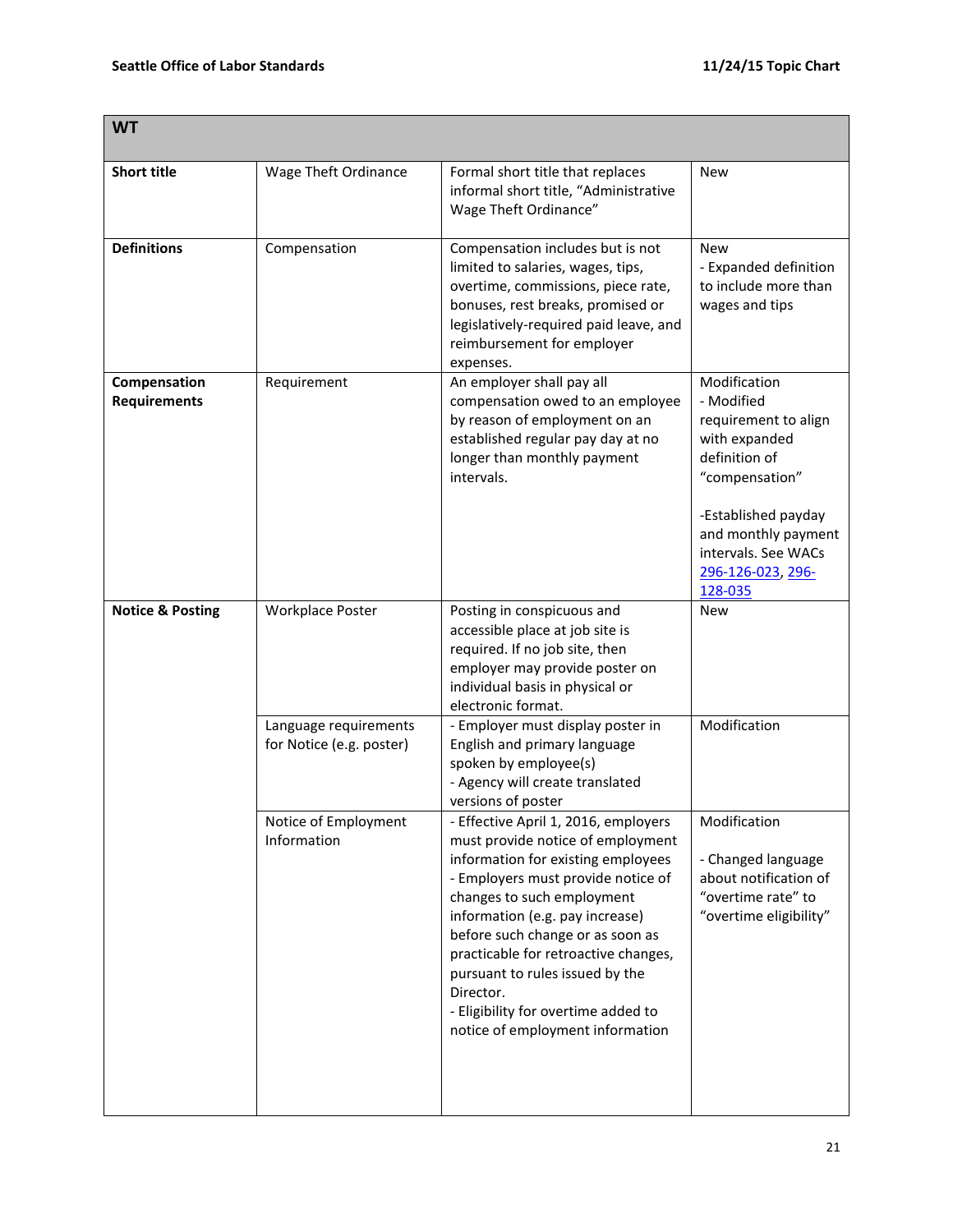| <b>Records</b>                                 | <b>Record Keeping</b> | Record keeping requirements               | Modification                  |
|------------------------------------------------|-----------------------|-------------------------------------------|-------------------------------|
|                                                |                       | expanded to mirror requirements           |                               |
|                                                |                       | from state law re: overtime, tips etc.    | - See WAC <u>296-126-</u>     |
|                                                |                       |                                           | 050, 296-128-010,             |
|                                                |                       |                                           | 296-128-020                   |
|                                                |                       |                                           | Addt'l requirement to         |
|                                                |                       |                                           | keep records of tips          |
| <b>Remedy for</b>                              | <b>Treble Damages</b> | In settlement, Director has               | <b>New</b>                    |
| <b>Aggrieved Party</b>                         |                       | discretion for imposing treble            |                               |
| (e.g. employee)                                |                       | damages.                                  |                               |
|                                                |                       |                                           |                               |
|                                                |                       | In final order                            |                               |
|                                                |                       | $1st$ violation – discretionary up to 3x  |                               |
|                                                |                       | unpaid wages (or compensation)            |                               |
|                                                |                       | +interest at 12% annum                    |                               |
|                                                |                       |                                           |                               |
|                                                |                       | Subsequent violations - mandatory         |                               |
|                                                |                       | 3x unpaid wages + interest at 12%         |                               |
|                                                |                       | annum                                     |                               |
|                                                | Counting violations   | - Clock for determining number of         | <b>New</b>                    |
|                                                |                       | violations resets after 10 years          |                               |
|                                                |                       | - First & subsequent violations are       |                               |
|                                                |                       | based on violations stipulated in         |                               |
|                                                |                       | settlement agreement or Director's        |                               |
|                                                |                       | Order per ordinance                       |                               |
|                                                | Retaliation           | In settlement, Director has               | <b>New</b>                    |
|                                                |                       | discretion to assess legal and            | <b>WT</b>                     |
|                                                |                       | equitable relief.                         |                               |
|                                                |                       | In final order                            |                               |
|                                                |                       | - any appropriate relief at law or        |                               |
|                                                |                       | equity including but not limited to       |                               |
|                                                |                       | reinstatement and up to 3x front          |                               |
|                                                |                       | pay in lieu of reinstatement              |                               |
|                                                |                       | - penalty to the aggrieved party up       |                               |
|                                                |                       | to \$5000                                 |                               |
| Civil Penalty to City's   Tiered Civil Penalty |                       | In settlement, Director has               | Modification                  |
| <b>General Fund</b>                            | structure             | discretion to impose civil penalties.     | 1 <sup>st</sup> violation has |
|                                                |                       |                                           | discretionary penalty         |
|                                                |                       | In a final order                          |                               |
|                                                |                       | $1st$ violation – discretionary up to     |                               |
|                                                |                       | \$500 per aggrieved party                 |                               |
|                                                |                       |                                           |                               |
|                                                |                       | $2^{nd}$ violation – \$1000 per aggrieved |                               |
|                                                |                       | party                                     |                               |
|                                                |                       |                                           |                               |
|                                                |                       | $3rd$ violation – mandatory up to         |                               |
|                                                |                       | \$5000 per aggrieved party                |                               |
|                                                |                       |                                           |                               |
|                                                |                       | Subsequent violations - mandatory         |                               |
|                                                |                       | up to Max \$20,000 per aggrieved          |                               |
|                                                |                       | party                                     |                               |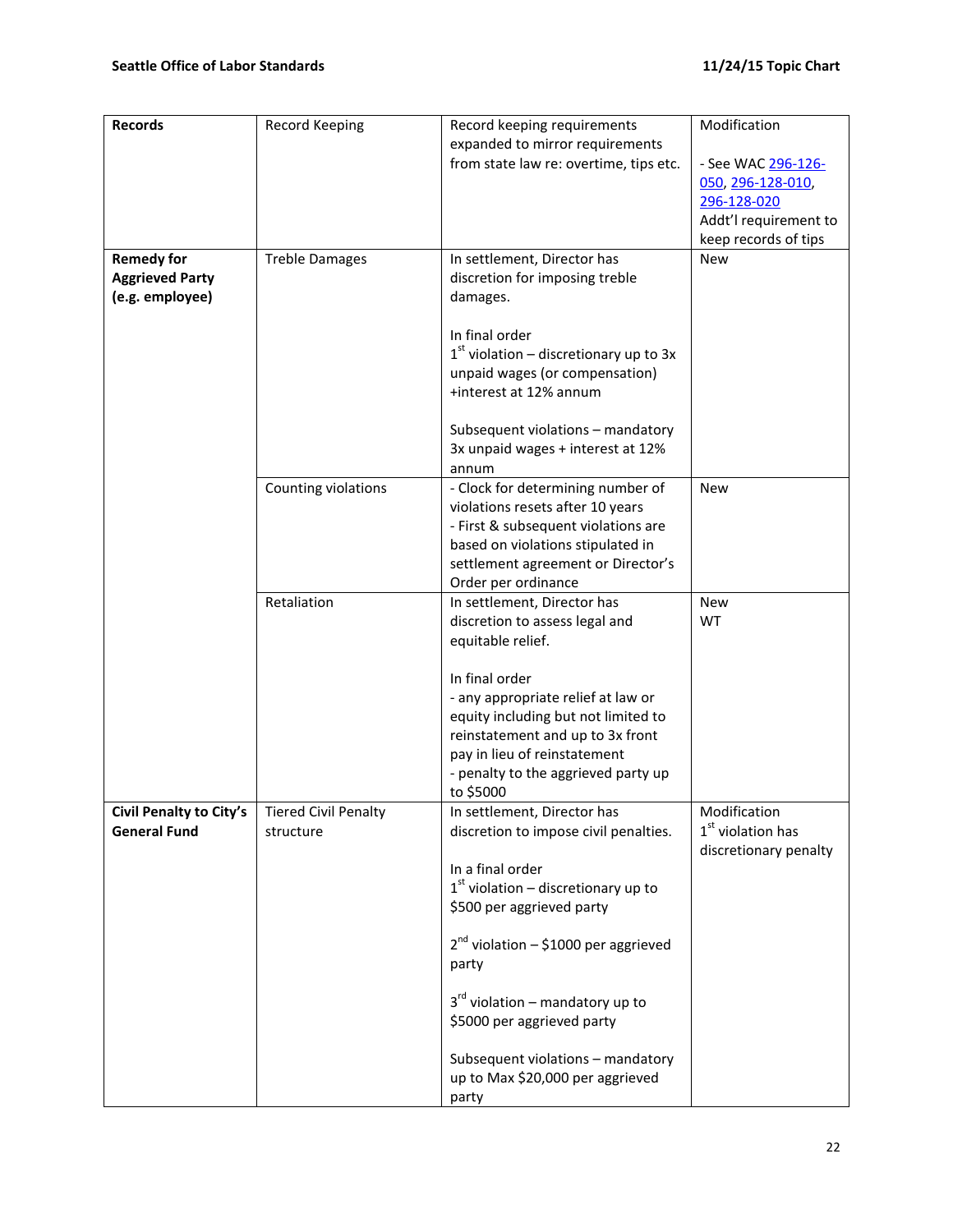|                         | Counting violations            | - Clock for determining number of         | <b>New</b>                  |
|-------------------------|--------------------------------|-------------------------------------------|-----------------------------|
|                         |                                | violations resets after 10 years          |                             |
|                         |                                | - First & subsequent violations are       |                             |
|                         |                                |                                           |                             |
|                         |                                | based on violations stipulated in         |                             |
|                         |                                | settlement agreement or Director's        |                             |
|                         |                                | Order per ordinance                       |                             |
| Civil Penalty to City's | Fines                          | Chart of fines for specific violations    | <b>New</b>                  |
|                         |                                |                                           |                             |
| General Fund,           |                                | in each ordinance                         |                             |
| <b>All Ordinances</b>   |                                |                                           |                             |
|                         |                                | Examples:                                 |                             |
|                         |                                | - \$500 (notice of rights/poster)         |                             |
|                         |                                |                                           |                             |
|                         |                                | - \$500 per missing record (employer      |                             |
|                         |                                | records)                                  |                             |
|                         |                                | - \$1000 per aggrieved party              |                             |
|                         |                                | (retaliation)                             |                             |
|                         |                                | - \$500 (notice of investigation)         |                             |
|                         |                                |                                           |                             |
|                         |                                | - \$500 (notice of failure to comply      |                             |
|                         |                                | with final order)                         |                             |
|                         | Willful failure to comply      | $1st$ violation, \$750 penalty            | Modification                |
|                         | with notice & posting          | 2 <sup>nd</sup> violation, \$1000 penalty | - 1 <sup>st</sup> violation |
|                         |                                |                                           | increased from \$125        |
|                         | requirements                   |                                           |                             |
|                         |                                |                                           | - 2 <sup>nd</sup> violation |
|                         |                                |                                           | increased from \$250        |
|                         |                                |                                           |                             |
|                         | Willful interference with      | \$1000 to \$5000 (max) penalty            | <b>New</b>                  |
|                         | Director or Hearing            |                                           | -increased from \$500       |
|                         |                                |                                           |                             |
|                         | Examiner                       |                                           |                             |
|                         | <b>Mitigation of Penalties</b> | Pursuant to rules, if there is a          | <b>New</b>                  |
|                         | and Fines                      | remedy due to an aggrieved party,         |                             |
|                         |                                | the Director has discretion to            |                             |
|                         |                                | mitigate the amount of penalties          |                             |
|                         |                                |                                           |                             |
|                         |                                | and citations due to the Agency in a      |                             |
|                         |                                | settlement agreement or Director's        |                             |
|                         |                                | Order.                                    |                             |
|                         |                                |                                           |                             |
|                         |                                | - Pay within 10 days = penalties          |                             |
|                         |                                |                                           |                             |
|                         |                                | waived                                    |                             |
|                         |                                | - Pay within 15 days = penalties          |                             |
|                         |                                | halved                                    |                             |
|                         |                                | - Pay after 15 days = penalties           |                             |
|                         |                                | remain                                    |                             |
|                         |                                |                                           |                             |
|                         |                                |                                           |                             |
|                         |                                | *Mitigation does not apply                |                             |
|                         |                                | to penalties payable to aggrieved         |                             |
|                         |                                | party (i.e. JAO and retaliation)          |                             |
|                         |                                | *Settlement agreement or                  |                             |
|                         |                                |                                           |                             |
|                         |                                | Director's Order will specify             |                             |
|                         |                                | respondent's payment method to            |                             |
|                         |                                | enable Director to determine              |                             |
|                         |                                | whether respondent has actually           |                             |
|                         |                                | "paid" remedy due to aggrieved            |                             |
|                         |                                |                                           |                             |
|                         |                                | party                                     |                             |